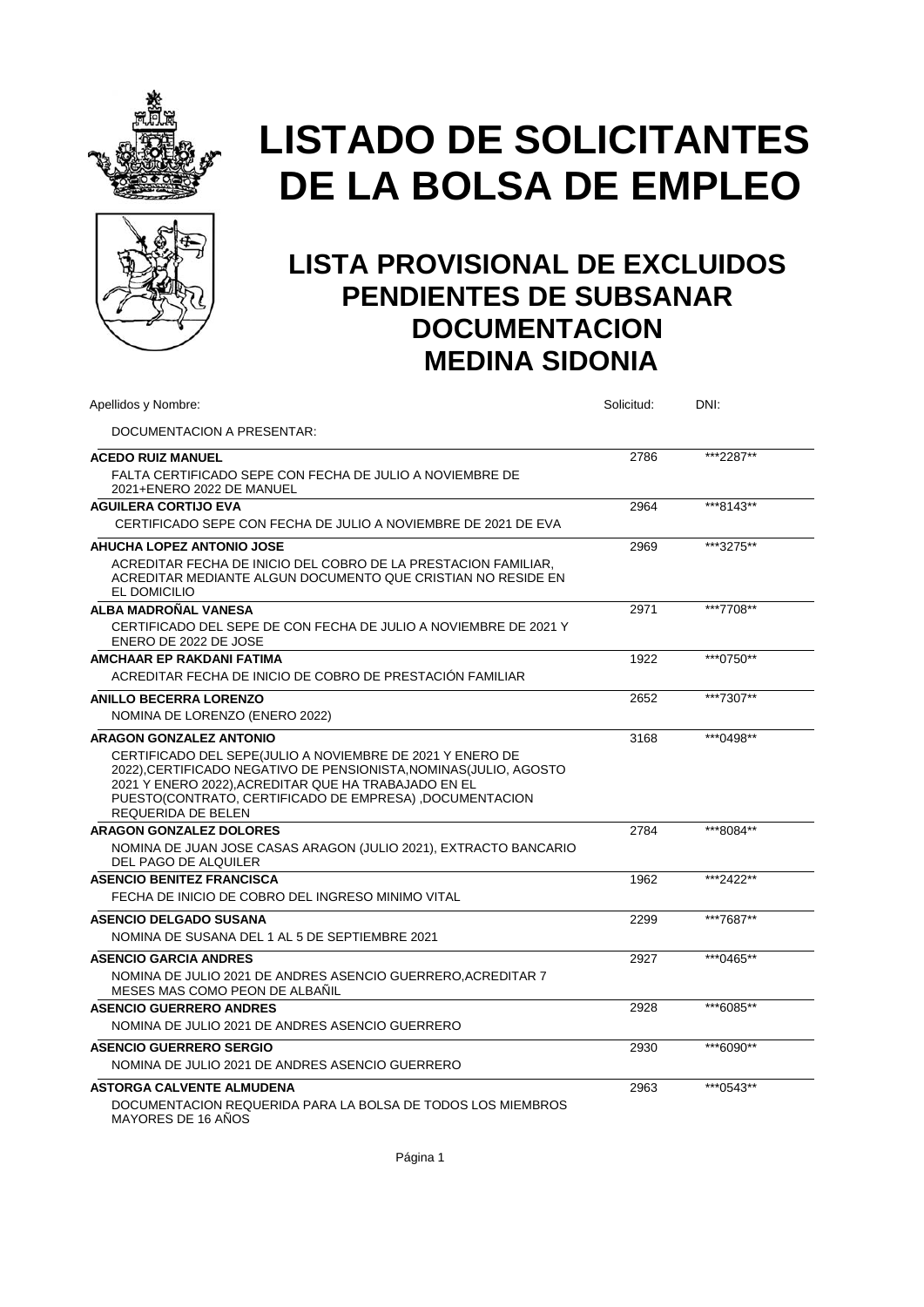



| Apellidos y Nombre:                                                                                                                                           | Solicitud: | DNI:      |  |
|---------------------------------------------------------------------------------------------------------------------------------------------------------------|------------|-----------|--|
| DOCUMENTACION A PRESENTAR:                                                                                                                                    |            |           |  |
| <b>ASTORGA CALVENTE FRANCISCA</b>                                                                                                                             | 3059       | ***7474** |  |
| CERTIFICADO NEGATIVO SEGURIDAD SOCIAL DE FRANCISCA, CERTIFICADO<br>SEPE DE JULIO DE 2021 A ENERO DE 2022 (EXCLUYENDO CIEMBRE) DE<br><b>FRANCISCA Y AFRICA</b> |            |           |  |
| <b>ASTORGA PEREZ IVAN</b>                                                                                                                                     | 3100       | ***3011** |  |
| NOMINA DE JULIO DE 2021 DE ANTONIO Y NOMINAS DE JULIO Y AGOSTO DE<br>2021 DE IVAN, ACREDITAR QUE HA TRABAJADO COMO OFICIAL DE<br><b>JARDINERIA</b>            |            |           |  |
| <b>BANCALERO BALLESTERO DAVID</b>                                                                                                                             | 2805       | ***0461** |  |
| DOCUMENTACION DE DANIELA, NOMINAS DE DAVID (DE JULIO A NOVIEMBRE<br>DE 2021)                                                                                  |            |           |  |
| <b>BANCALERO ROLDAN SANDRA</b>                                                                                                                                | 2079       | ***4430** |  |
| ESCRITURA O CONTRATO DE LA CASA                                                                                                                               |            |           |  |
| <b>BARBA BERROCAL CRISTOFER</b>                                                                                                                               | 2879       | ***6082** |  |
| NOMINAS 1-12 DE JULIO Y 9-19 DE AGOSTO 2021, CERTIFICADO SEPE DE<br>JULIO A NOVIEMBRE DE 2021, PENSION JOSE AÑO 2022                                          |            |           |  |
| <b>BARBA DELGADO FRANCISCO JAVIER</b>                                                                                                                         | 2027       | ***8609** |  |
| NOMINAS DE FRANCISCO (JULIO Y AGOSTO 2021)                                                                                                                    |            |           |  |
| <b>BARRIOS MACIAS JORGE</b>                                                                                                                                   | 1554       | ***4450** |  |
| NOMINA DE JUAN DE 1 AL 9 JULIO 2021                                                                                                                           |            |           |  |
| <b>BARRIOS MACIAS JUAN</b>                                                                                                                                    | 1636       | ***3029** |  |
| NOMINA DE JUAN DE 1 AL 9 JULIO 2021                                                                                                                           |            |           |  |
| <b>BARROSO GOMEZ DAVID</b>                                                                                                                                    | 2421       | ***9273** |  |
| DOCUMENTACION DE MANUELA GOMEZ Y JUAN ANTONIO BARROSO.<br>ACREDITAR UN TOTAL DE 18 MESES COMO PEON DE ALBAÑIL                                                 |            |           |  |
| <b>BARROSO GOMEZ GENOVEVA</b>                                                                                                                                 | 2348       | ***8677** |  |
| NOMINAS DE JUAN ANTONIO JULIO, AGOSTO, SEPTIEMBRE, OCTUBRE Y<br>NOVIEMBRE 2021                                                                                |            |           |  |
| <b>BEKHAKH CABALLERO JAMEL</b>                                                                                                                                | 1838       | ***6398** |  |
| DNI ACTUALIZADO DE JAMEL, NOMINA 1 DE OCTUBRE 2021 DE LOURDES                                                                                                 |            |           |  |
| <b>BELLO QUINTERO MILAGROSA</b>                                                                                                                               | 2551       | ***0456** |  |
| <b>MATRICULA DE CORAL</b>                                                                                                                                     |            |           |  |
| <b>BENITEZ ASTORGA ENCARNACION</b>                                                                                                                            | 1703       | ***9705** |  |
| NOMINA DE ANTONIO (ENERO 2022), ACREDITAR FECHA DE INICIO Y                                                                                                   |            |           |  |
| <b>CUANTIA DE PRESTACION FAMILIAR</b>                                                                                                                         |            |           |  |
| <b>BENITEZ BECERRA CARMEN MARIA</b>                                                                                                                           | 2394       | ***0390** |  |
| NOMINAS DE DIEGO DE AGOSTO 2021 Y ENERO 2022                                                                                                                  |            |           |  |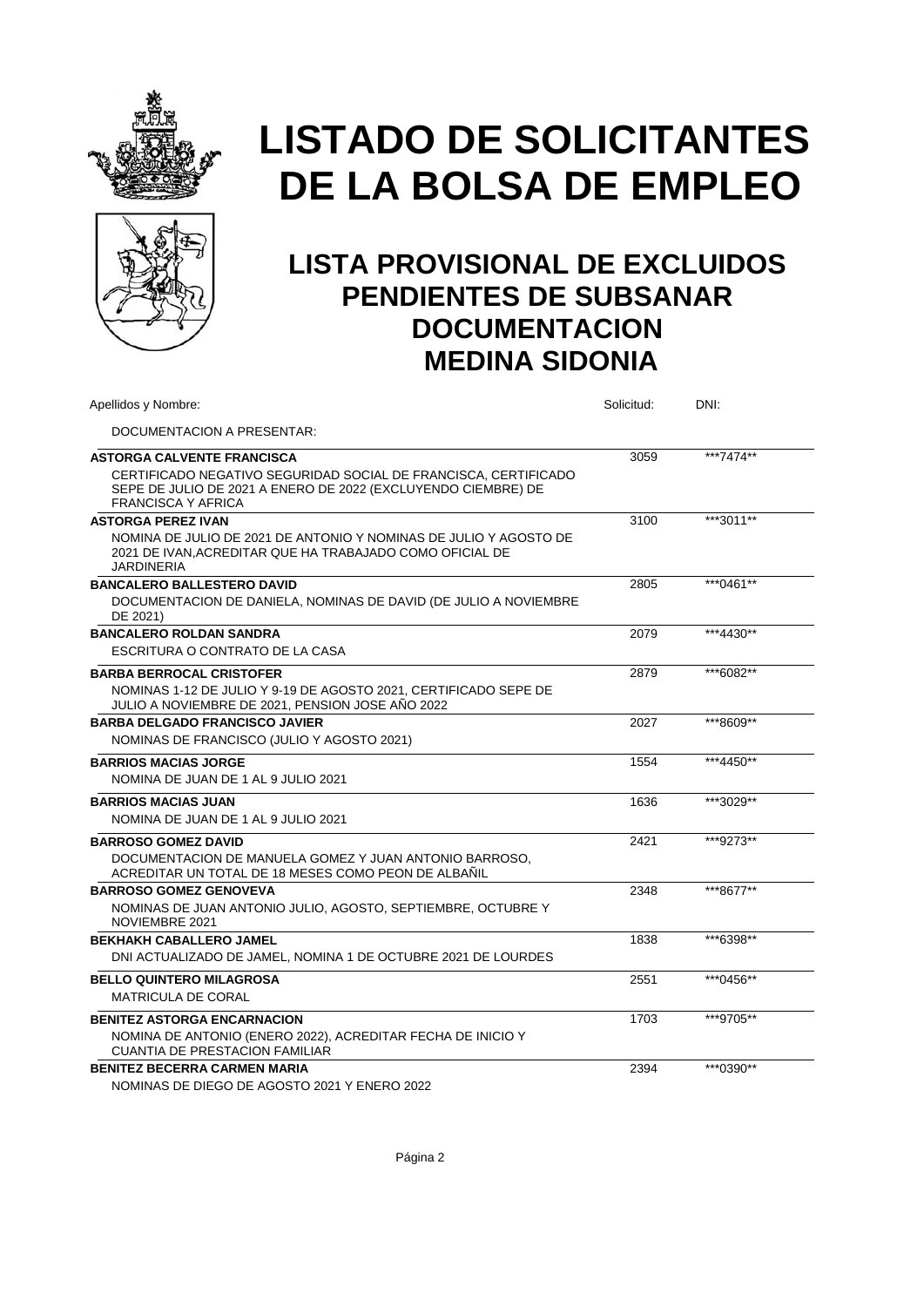



| Apellidos y Nombre:                                                                                                                                                                                                                                                          | Solicitud: | DNI:      |  |
|------------------------------------------------------------------------------------------------------------------------------------------------------------------------------------------------------------------------------------------------------------------------------|------------|-----------|--|
| DOCUMENTACION A PRESENTAR:                                                                                                                                                                                                                                                   |            |           |  |
| <b>BENITEZ BREA ANTONIO</b>                                                                                                                                                                                                                                                  | 3028       | ***2469** |  |
| NOMINAS DE ANTONIO (SEPTIEMBRE, OCTUBRE Y NOVIEMBRE DE 2021),<br>ESCRITURA DE LA CASA, ACREDITAR FECHA DE INICIO DE INGRESO MINIMO<br>VITAL DE ANTONIO Y Mº JOSE                                                                                                             |            |           |  |
| <b>BENITEZ GARCIA LUCAS</b>                                                                                                                                                                                                                                                  | 2538       | ***9208** |  |
| NOMINA DE LUCAS BENITEZ GARCIA (OCTUBRE 2021), ACREDITAR 9 MESES<br>DE OFICIAL DE PRIMERA ALBAÑILERIA                                                                                                                                                                        |            |           |  |
| <b>BENITEZ GOMEZ LEONOR</b>                                                                                                                                                                                                                                                  | 2641       | ***0481** |  |
| NOMINA DE JULIO DE 2021 DE LEONOR                                                                                                                                                                                                                                            |            |           |  |
| <b>BENITEZ JIMENEZ LORENA</b>                                                                                                                                                                                                                                                | 2933       | ***4413** |  |
| APORTAR ALGUNA DOCUMENTACION ACREDITATIVA DE LA SITUACION DE<br><b>DAVID</b>                                                                                                                                                                                                 |            |           |  |
| <b>BENITEZ MENA SEBASTIAN</b>                                                                                                                                                                                                                                                | 2680       | ***7415** |  |
| DOCUMENTACION REQUERIDA PARA LA BOLSA DE SEBASTIAN Y<br>MºINMACULADA (INCLUIR LA SOLICITUD CON LOS ANEXOS), DNI DE PABLO                                                                                                                                                     |            |           |  |
| <b>BENITEZ MORENO LUCAS</b>                                                                                                                                                                                                                                                  | 2537       | ***0738** |  |
| NOMINA DE LUCAS BENITEZ GARCIA (OCTUBRE 2021)                                                                                                                                                                                                                                |            |           |  |
| <b>BENITEZ NUÑEZ DANIEL</b>                                                                                                                                                                                                                                                  | 2945       | ***9012** |  |
| NOMINAS DE DANIEL (JULIO 2021 Y ENERO 2022), ACREDITAR 18 MESES DE<br>OFICIAL DE PRIMERA ALBAÑILERIA                                                                                                                                                                         |            |           |  |
| <b>BERROCAL CORTES ANGELES</b>                                                                                                                                                                                                                                               | 3038       | ***8071** |  |
| CERTIFICADO SEPE CON FECHA ENERO DE 2022 DE TODOS, NOMINAS DE<br>FRANCISCO(12-23 JULIO,12-29 AGOSTO,14 Y 18 DE OCTUBRE,1,8 Y 10 DE<br>NOVIEMBRE), DE JUAN(17-31 AGOSTO, 14 Y 18 DE OCTUBRE, 1, 7, 8, 9 Y 10<br>NOVIEMBRE), FECHA DE INICIO DE COBRO DEL INGRESO MINIMO VITAL |            |           |  |
| <b>BERROCAL CORTES FRANCISCA</b>                                                                                                                                                                                                                                             | 2584       | ***7391** |  |
| PENSION DE FRANCISCO AÑO 2022                                                                                                                                                                                                                                                |            |           |  |
| <b>BERROCAL CORTES JOSE</b>                                                                                                                                                                                                                                                  | 2530       | ***3031** |  |
| DOCUMENTACION DE JOSE ANTONIO BERROCAL GARCIA (JULIO AGOSTO Y<br>SEPTIEMBRE 2021)                                                                                                                                                                                            |            |           |  |
| <b>BERROCAL FERNANDEZ ESTEFANIA</b>                                                                                                                                                                                                                                          | 2429       | ***0735** |  |
| <b>CONTRATO DE ALQUILER</b>                                                                                                                                                                                                                                                  |            |           |  |
| BERROCAL FERNANDEZ FRANCISCO MANUEL                                                                                                                                                                                                                                          | 2435       | ***0735** |  |
| NOMINA (JULIO 2021) DE FRANCISCO MANUEL                                                                                                                                                                                                                                      |            |           |  |
| <b>BERROCAL GARCIA JOSE</b>                                                                                                                                                                                                                                                  | 2973       | ***8967** |  |
| CERTIFICADO DEL SEPE DE CON FECHA DE JULIO A NOVIEMBRE DE 2021 Y                                                                                                                                                                                                             |            |           |  |
| ENERO DE 2022 DE JOSE                                                                                                                                                                                                                                                        |            |           |  |
| <b>BERROCAL HINOJO SEBASTIAN</b>                                                                                                                                                                                                                                             | 3046       | ***8071** |  |
| CERTIFICADO SEPE DE MANUEL CON FECHAS DE JULIO A NOVIEMBRE DE<br>2021 Y ENERO DE 2022 DE SEBASTIAN, CERTIFICADO NEGATIVO DE<br>PENSIONISTA DE SEBASTIAN Y JESSICA, VIDA LABORAL DE JESSICA                                                                                   |            |           |  |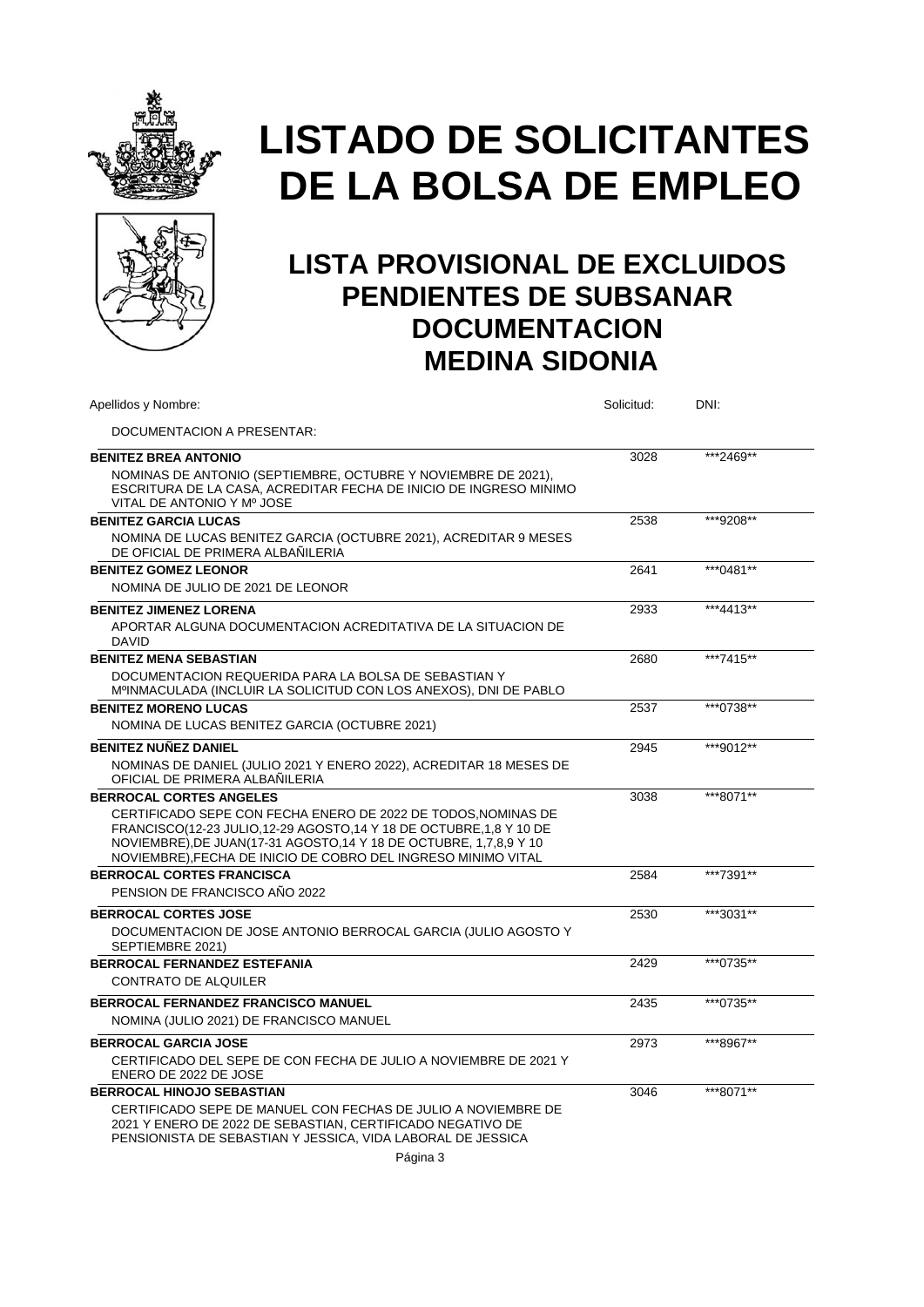



| Apellidos y Nombre:                                                                                                                                                                                               | Solicitud: | DNI:      |
|-------------------------------------------------------------------------------------------------------------------------------------------------------------------------------------------------------------------|------------|-----------|
| DOCUMENTACION A PRESENTAR:                                                                                                                                                                                        |            |           |
| <b>BERROCAL NAVARRO JESUS</b>                                                                                                                                                                                     | 2532       | ***7478** |
| NOMINA DE JESUS (29 A 30 DE NOVIEMBRE DE 2021), FECHA DE<br>PRESTACION FAMILIAR                                                                                                                                   |            |           |
| <b>BERROCAL NAVARRO ROSA MARIA</b>                                                                                                                                                                                | 2107       | ***4419** |
| DOCUMENTACIÓN REQUERIDA PARA LA BOLSA DE ANTONIA, PENSION DE<br>CRISTOBAL AÑO 2022                                                                                                                                |            |           |
| <b>BETANZOS CORTES DOLORES</b>                                                                                                                                                                                    | 2460       | ***8579** |
| NOMINAS DE FRANCISCO JAVIER (AGOSTO, SEPTIEMBRE, OCTUBRE, Y 13<br>DE NOVIEMBRE 2021), NOMINAS DE JESUS MANUEL (14, 15 Y 18 DE<br>OCTUBRE Y 1 DE NOVIEMBRE 2021), NOMINAS DE FRANCISCO (JULIO Y<br>NOVIEMBRE 2021) |            |           |
| <b>BETANZOS CORTES MARIA INMACULAD</b>                                                                                                                                                                            | 2681       | ***9246** |
| DOCUMENTACION REQUERIDA PARA LA BOLSA DE SEBASTIAN Y<br>MºINMACULADA (INCLUIR LA SOLICITUD CON LOS ANEXOS), DNI DE PABLO                                                                                          |            |           |
| <b>BOLAÑOS JAEN ANA BELEN</b>                                                                                                                                                                                     | 2695       | ***7623** |
| CERTIFICADO SEPE CON FECHA DE JULIO DE 2021 A ENERO DE 2022<br>(EXCLUYENDO DICIEMBRE) DE ANTONIO MANUEL, NOMINA DE 29-30 DE<br>NOVIEMBRE DE 2021 DE ANTONIO MANUEL                                                |            |           |
| <b>BOLAÑOS MACIAS DAVID</b>                                                                                                                                                                                       | 1894       | ***8175** |
| NOMINAS DE DAVID (20 A 30 SEPTIEMBRE, 1 A 4 OCTUBRE, NOVIEMBRE<br>2021), ACREDITAR 18 MESES DE OFICIAL DE PRIMERA ALBAÑILERIA                                                                                     |            |           |
| <b>BOLAÑOS ORTEGA ISABEL</b>                                                                                                                                                                                      | 2616       | ***0408** |
| NOMINAS DE ANTONIO (DE JULIO DE 2021 A ENERO DE 2022, EXCLUYENDO<br>DIECIEMBRE)                                                                                                                                   |            |           |
| <b>BOLAÑOS ORTEGA MANUELA</b>                                                                                                                                                                                     | 2270       | ***0362** |
| CERTIFICADO NEGATIVO SEGURIDAD SOCIAL DE MANUELA                                                                                                                                                                  |            |           |
| <b>BOLAÑOS ORTEGA MARIA CARMEN</b><br>NOMINA DE MARTIN DE NOVIEMBRE DE 2021                                                                                                                                       | 1648       | ***7474** |
| <b>BRENES OLMEDO JOSEFA</b>                                                                                                                                                                                       | 2979       | ***9022** |
| DOCUMENTACION REQUERIDA PARA LA BOLSA DE RAFAEL                                                                                                                                                                   |            |           |
| <b>BRENES PEREZ PETRONILA</b>                                                                                                                                                                                     | 2887       | ***8959** |
| DOCUMENTACION REQUERIDA PARA LA BOLSA DE SEBASTIAN MUNOZ<br><b>PETISME</b>                                                                                                                                        |            |           |
| <b>CABALLERO BRAVO LOURDES</b>                                                                                                                                                                                    | 1839       | ***3020** |
| FALTA DNI ACTUALIZADO DE JAMEL, NOMINA 1 DE AGOSTO 2021 DE<br><b>LOURDES</b>                                                                                                                                      |            |           |
| <b>CABELLO COLLANTES LOURDES</b>                                                                                                                                                                                  | 2965       | ***0511** |
| CERTIFICADO SEPE ENERO 2022 DE JESUS, CONTRATO O ESCRITURA DE LA<br>CASA, NOMINAS DE JESUS (SEPTIEMBRE, OCTUBRE, Y NOVIEMBRE 2021)                                                                                |            |           |
| <b>CABRERA HERRERA FATIMA</b>                                                                                                                                                                                     | 2365       | ***4433** |
| ACREDITAR FECHA DE INICIO DE COBRO DEL INGRESO MINIMO VITAL                                                                                                                                                       |            |           |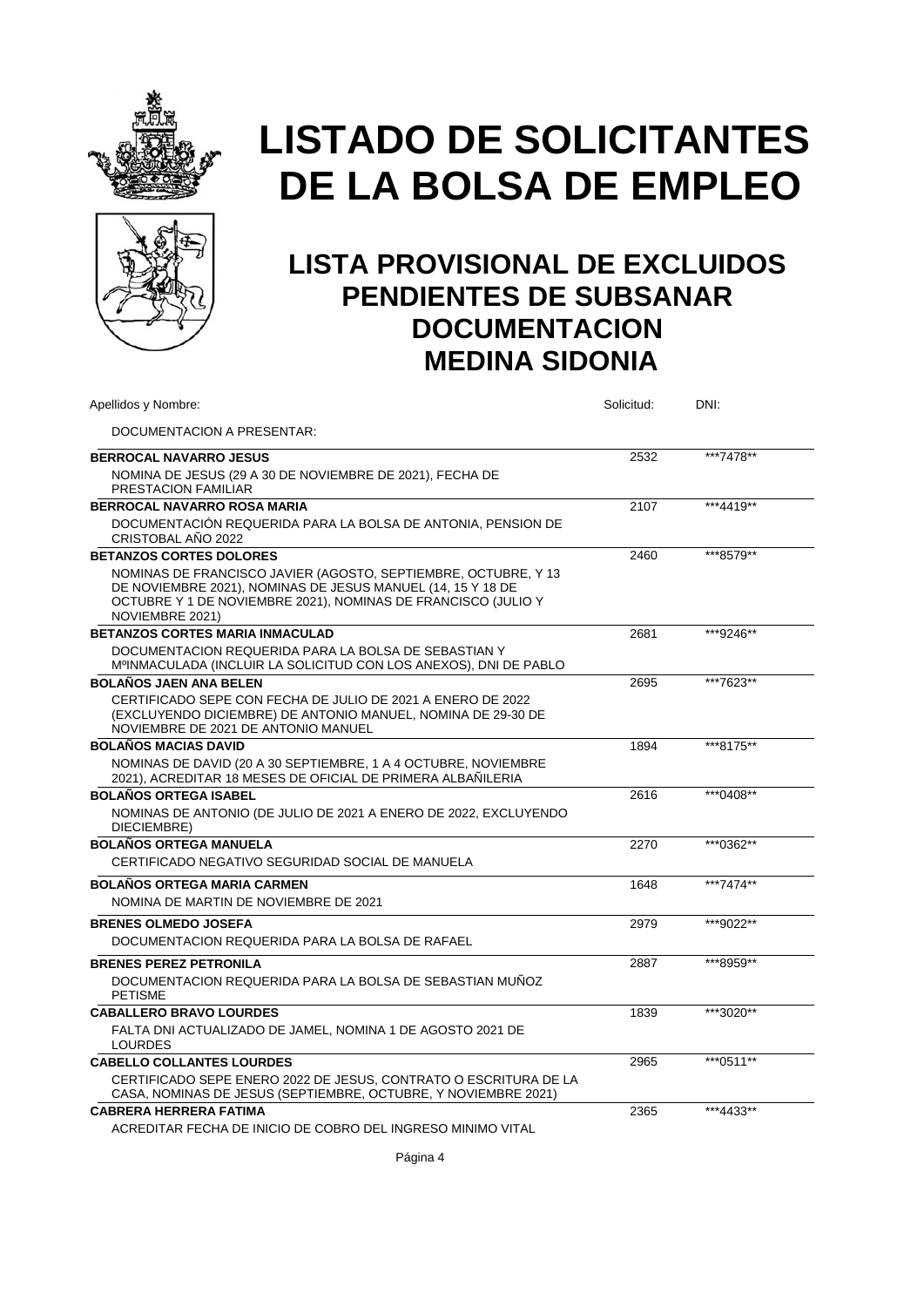



### **LISTA PROVISIONAL DE EXCLUIDOS PENDIENTES DE SUBSANAR DOCUMENTACION MEDINA SIDONIA**

| Apellidos y Nombre:                                                                                                                                                | Solicitud: | DNI:      |  |
|--------------------------------------------------------------------------------------------------------------------------------------------------------------------|------------|-----------|--|
| DOCUMENTACION A PRESENTAR:                                                                                                                                         |            |           |  |
| <b>CABRERA HERRERA MARIA JOSE</b>                                                                                                                                  | 2790       | ***0511** |  |
| NOMINAS DE OSCAR (AGOSTO Y NOVIEMBRE)                                                                                                                              |            |           |  |
| <b>CALVENTE GRIMALDI TAMARA</b>                                                                                                                                    | 3009       | ***0544** |  |
| CERTIFICADO DEL INEM CON FECHA DEL MES DE JULIO                                                                                                                    |            |           |  |
| <b>CAMACHO LUNA JUAN BAUTISTA</b>                                                                                                                                  | 3010       | ***3035** |  |
| NOMINA DEL 7 AL 26 DE JULIO DE CARMEN GLORIA JIMENEZ CARRERA,<br>FECHA DE INICIO Y CUANTÍA DE PRESTACION FAMILIAR DE CARMEN                                        |            |           |  |
| <b>CAMACHO RAMIREZ ANTONIO MANUEL</b>                                                                                                                              | 2728       | ***8104** |  |
| DOCUMENTACION REQUERIDA PARA LA BOLSA DE FRANCISCA MUNOZ<br><b>PETISME</b>                                                                                         |            |           |  |
| <b>CANDON CORTES ISABEL</b>                                                                                                                                        | 2674       | ***8625** |  |
| <b>MATRICULA DE SANTIAGO</b>                                                                                                                                       |            |           |  |
| <b>CANDON GARCIA FRANCISCO DE PAULA</b>                                                                                                                            | 2290       | ***7653** |  |
| NOMINAS (23 DE OCTUBRE Y 8 DE NOVIEMBRE DE 2021) DE JUAN<br>MANUEL.NOMINA DE JULIO DE 2021 DE FRANCISCO.CONTRATO DE<br>ALQUILER Y EXTRACTO BANCARIO DEL PAGO       |            |           |  |
| <b>CANDON GARCIA JESUS MARIA</b>                                                                                                                                   | 3084       | ***9709** |  |
| ELEGIR UN PUESTO, FOTOCOPIA DE DNI Y MATRICULA DE HIJO MAYOR                                                                                                       |            |           |  |
| <b>CANDON GARCIA JUAN MANUEL</b>                                                                                                                                   | 2289       | ***7885** |  |
| NOMINAS (23 DE OCTUBRE Y 8 DE NOVIEMBRE DE 2021) DE JUAN MANUEL,<br>NOMINA DE JULIO DE 2021 DE FRANCISCO PAULA, CONTRATO DE ALQUILER<br>Y RECIBO BANCARIO DEL PAGO |            |           |  |
| <b>CANDON GONZALEZ FUENSANTA</b>                                                                                                                                   | 2322       | ***2641** |  |
| DOCUMENTACION DE PEDRO JOSE Y EVA MARIA (JULIO, AGOSTO Y<br>SEPTIEMBRE 2021), MATRICULA DE ANDREA                                                                  |            |           |  |
| <b>CANDON GRIMALDI FERNANDO</b>                                                                                                                                    | 2195       | ***7424** |  |
| NOMINA DE SPTIEMBRE DE 2021 DE FERNANDO, CERTIFICADO NEGATIVO<br>DE PENSIONISTA DE Mº AURORA Y CARLOS                                                              |            |           |  |
| <b>CANDON GRIMALDI MARTIN</b>                                                                                                                                      | 2026       | ***8150** |  |
| NOMINAS DE JULIO Y 1 A 8 DE AGOSTO DE 2021 DE ROCIO                                                                                                                |            |           |  |
| <b>CANTERO MONTERO GUILLERMINA</b>                                                                                                                                 | 3083       | ***4416** |  |
| FOTOCOPIA DE DNI Y MATRICULA DE HIJO MAYOR                                                                                                                         |            |           |  |
| <b>CARO CRUZ PATRICIA</b>                                                                                                                                          | 2763       | ***0829** |  |
| NOMINAS DESDE JULIO A NOVIEMBRE DE 2021, ACREDITAR FECHA DE<br>INICIO Y CUANTIA DE LA PRESTACION FAMILIAR Y CUANTÍA DE LA MISMA                                    |            |           |  |
| <b>CASAS GONZALEZ ALEJANDRO</b>                                                                                                                                    | 2508       | ***6090** |  |
| NOMINAS DE JULIO Y AGOSTO 2021 DE BEATRIZ                                                                                                                          |            |           |  |
| <b>CASAS PEREZ AMANDA</b>                                                                                                                                          | 1810       | ***0719** |  |
| NOMINAS DE ANTONIO DE JULIO, AGOSTO Y NOVIEMBRE DE 2021                                                                                                            |            |           |  |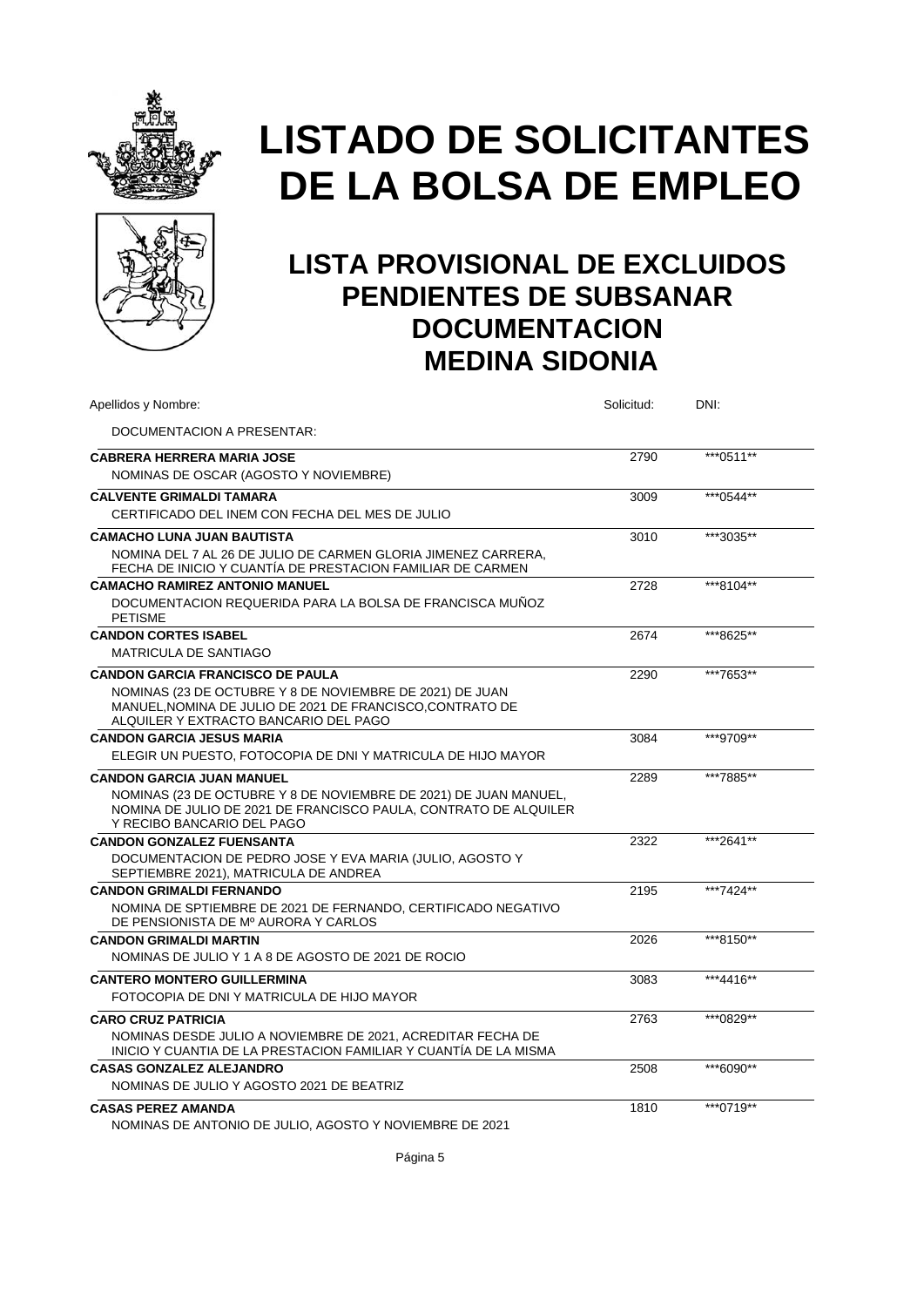



| Apellidos y Nombre:                                                                                                                                                                                                                                                                                            | Solicitud: | DNI:      |
|----------------------------------------------------------------------------------------------------------------------------------------------------------------------------------------------------------------------------------------------------------------------------------------------------------------|------------|-----------|
| DOCUMENTACION A PRESENTAR:                                                                                                                                                                                                                                                                                     |            |           |
| <b>CASAS PEREZ ARACELI</b><br>NOMINAS DE ANTONIO DE JULIO, AGOSTO Y NOVIEMBRE DE 2021                                                                                                                                                                                                                          | 1811       | ***4411** |
| <b>CASAS QUINTERO ANTONIO</b><br>NOMINA DE ANTONIO (NOVIEMBRE DE 2021)                                                                                                                                                                                                                                         | 1809       | ***8088** |
| <b>CASAS QUINTERO JOSE</b><br>DOCUMENTACION REQUERIDA PARA LA BOLSA DE IVAN Y CAROLINA,<br>CONTRATO DE ALQUILER Y EXTRACTO BANCARIO DEL PAGO                                                                                                                                                                   | 2686       | ***8071** |
| <b>CASAS QUINTERO JUAN JOSE</b><br>NOMINA DE JUAN JOSE CASAS ARAGON (JULIO 2021), EXTRACTO BANCARIO<br>DEL PAGO DE ALQUILER                                                                                                                                                                                    | 2782       | ***8581** |
| <b>CAZORLA LOPEZ RAUL</b><br>ELEGIR SOLO UN PUESTO, DOCUMENTACION REQUERIDA PARA LA BOLSA<br>DE ANTONIO.DE RAUL:CERTIFICADO SEPE CON FECHA DE JULIO DE 2021 A<br>ENERO DE 2022(EXCLUYENDO DICIEMBRE), VIDA LABORAL Y NOMINAS EN<br>CASO QUE HUBIESE(DE JULIO A NOVIEMBRE DE 2021+ENERO DE 2022)                | 2931       | ***7271** |
| <b>CEPERO GOMEZ JUAN MANUEL</b><br><b>ESCRITURA DE LA CASA</b>                                                                                                                                                                                                                                                 | 1742       | ***8958** |
| <b>CEPERO GOMEZ TERESA</b><br>NOMINAS DE FRANCISCO (JULIO Y AGOSTO 2021)                                                                                                                                                                                                                                       | 2028       | ***8071** |
| <b>CEPERO GONZALEZ ISABEL MARIA</b><br>NOMINA DE JOSE Mº (1 AL 6 DE OCTUBRE 2021)                                                                                                                                                                                                                              | 2980       | ***8969** |
| <b>CEPERO ROMAN ALMUDENA</b><br>DOCUMENTACION REQUERIDA PARA LA BOLSA                                                                                                                                                                                                                                          | 3081       | ***4420** |
| <b>CHACON BAREA ISABEL</b><br>ACREDITAR FECHA DE INICIO DE COBRO DE PROTECCION FAMILIAR DE<br><b>ISABEL</b>                                                                                                                                                                                                    | 2981       | ***0304** |
| <b>COLLANTES GRIMALDI JOSE</b><br>PENSION CARMEN AÑO 2022                                                                                                                                                                                                                                                      | 2094       | ***3029** |
| <b>COLLANTES GRIMALDI MIGUEL ANGEL</b><br>ACREDITAR QUE LAS NOMINAS PERTENECEN AL PUESTO DE ALBAÑIL O<br>TRAER CONTRATO DEL 11/02/2019 DE MIGUEL ANGEL, NOMINA DE MIGUEL<br>ANGEL (17 DE JULIO 2021)                                                                                                           | 2781       | ***8148** |
| <b>COLLANTES RUIZ ALFONSO</b><br>NOMINAS DE ALFONSO(20 A 30 DE SEPTIEMBRE, 27 DE OCTUBRE A 6 DE<br>NOVIEMBRE, 12 A 19 OCTUBRE Y 3 A 27 DE ENERO), ACREDITAR 18 MESES<br>COMO PEON DE ALBAÑIL(ASEGURARSE QUE EN CONTRATOS,<br>CERTIFICADOS DE EMPRESAS O NOMINAS APARECE ESPECIFICADO EL<br>PUESTO PEON ALBAÑIL | 2571       | ***8655** |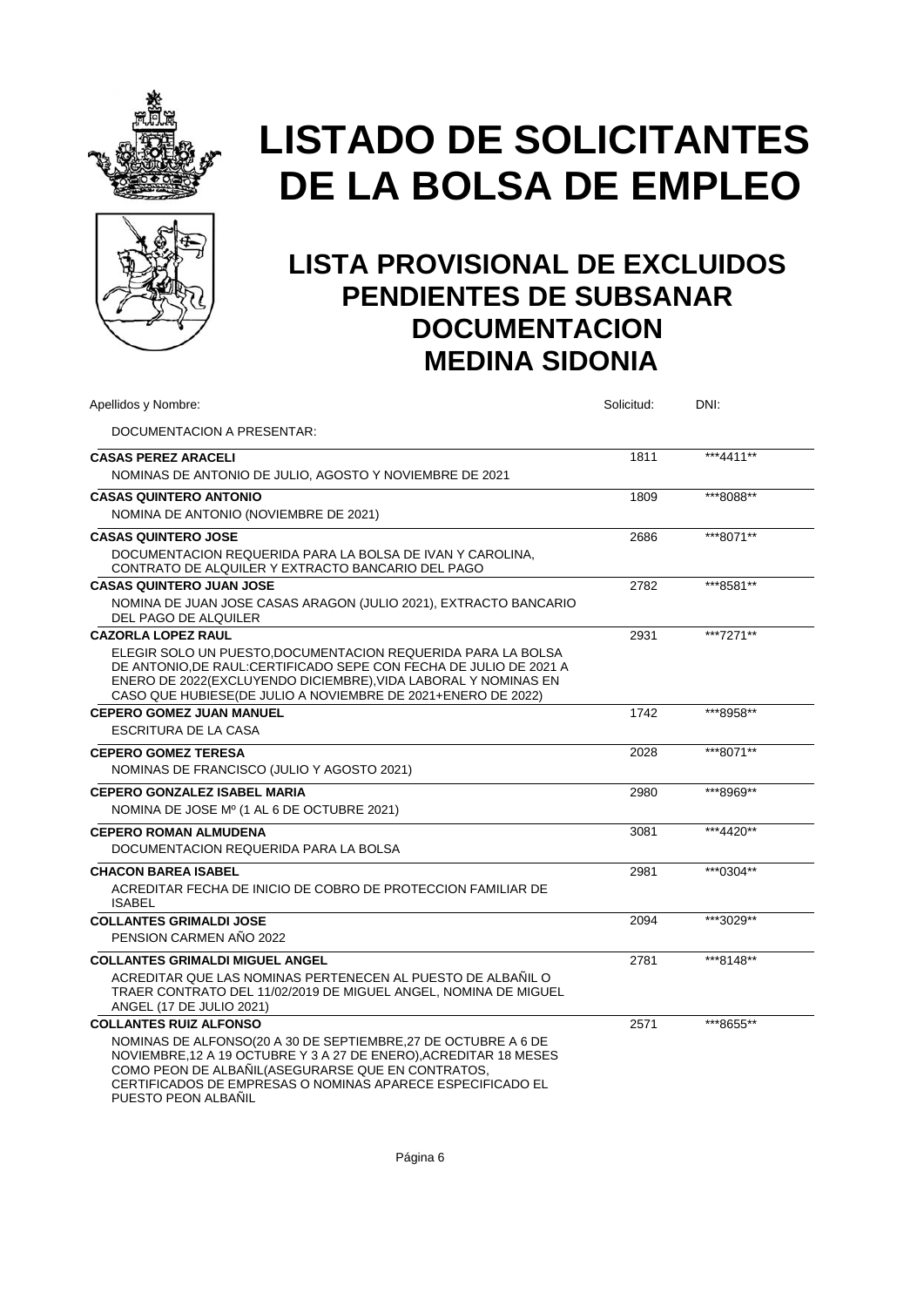



| Apellidos y Nombre:                                                                                                                                                   | Solicitud: | DNI:      |
|-----------------------------------------------------------------------------------------------------------------------------------------------------------------------|------------|-----------|
| DOCUMENTACION A PRESENTAR:                                                                                                                                            |            |           |
| <b>COLLANTES RUIZ JUAN PEDRO</b>                                                                                                                                      | 2683       | ***2479** |
| NOMINAS DE PAULA (JULIO, AGOSTO, SEPTIEMBRE, NOVIEMBRE 2021 Y<br><b>ENERO 2022)</b>                                                                                   |            |           |
| <b>CORNEJO GONZALEZ MARIA AUXILIADO</b>                                                                                                                               | 2588       | ***0317** |
| NOMINA DE JESUS MANUEL (NOVIEMBRE 2021)                                                                                                                               |            |           |
| <b>CORNEJO MARTIN Mª PAZ</b>                                                                                                                                          | 2679       | ***0347** |
| ACREDITAR 18 MESES COMO PEON DE ALBAÑIL (ASEGURARSE QUE EN LOS<br>CONTRATOS, CERTIFICADOS DE EMPRESAS O NOMINAS APARECE<br>ESPECIFICADO EL PUESTO DE PEON DE ALBAÑIL) |            |           |
| <b>CORTES CANTERO MARIA DE LA LUZ</b>                                                                                                                                 | 2275       | ***8573** |
| DNI DE MºDE LA LUZ, NOMINA DE JOSE LUIS (ENERO 2022)                                                                                                                  |            |           |
| <b>CORTES GONZALEZ MARIA DEL MAR</b>                                                                                                                                  | 2655       | ***7522** |
| ESCRITURA DE LA CASA                                                                                                                                                  |            |           |
| <b>COTE GARCIA INMACULADA</b>                                                                                                                                         | 1586       | ***7650** |
| FALTA EXTRACTO BANCARIO DEL PAGO DE ALQUILER, CONVENIO<br>REGULADOR, ACREDITAR FECHA DE INICIO DE COBRO DE INGRESO MINIMO<br><b>VITAL</b>                             |            |           |
| <b>COTE GARCIA JUAN JESUS</b>                                                                                                                                         | 1493       | ***0544** |
| ESCRITURA DE LA CASA, NOMINAS (JULIO, AGOSTO, NOVIEMBRE DE 2021 Y<br>ENERO DE 2022), CERTIFICADO NEGATIVO DE PENSIONISTA                                              |            |           |
| <b>CRUZ JIMENEZ MARIA CARMEN</b>                                                                                                                                      | 2052       | ***8128** |
| NOMINA DE AGOSTO DE MIRIAM VAZQUEZ CRUZ                                                                                                                               |            |           |
| <b>DELGADO BANCALERO CARMEN</b>                                                                                                                                       | 2570       | ***8953** |
| NOMINAS DE ALFONSO (20 A 30 DE SEPTIEMBRE, 27 DE OCTUBRE A 6 DE<br>NOVIEMBRE, 12 A 19 OCTUBRE Y 3 A 27 DE ENERO)                                                      |            |           |
| <b>DELGADO MARTINEZ MARIA MERCEDES</b>                                                                                                                                | 2710       | ***4431** |
| NOMINA DE ENERO 2022 DE LUIS                                                                                                                                          |            |           |
| <b>DELGADO PADILLA JOSE MARIA</b>                                                                                                                                     | 2061       | ***7658** |
| PENSION AÑO 2022 DE ANTONIO MANUEL                                                                                                                                    |            |           |
| <b>DELGADO PAEZ TAMARA</b>                                                                                                                                            | 2159       | ***7705** |
| NOMINA DE ENERO 2022 DE TAMARA                                                                                                                                        |            |           |
| <b>DELGADO RUIZ MARIA ANGELES</b>                                                                                                                                     | 2807       | ***0456** |
| FALTA CERTIFICADO DEL SEPE DE ENERO 2022 DE MºANGELES, ACREDITAR<br>FECHA DE INICIO DE COBRO DE PRESTACIÓN FAMILIAR E INGRESO MINIMO<br><b>VITAL</b>                  |            |           |
| <b>DELGADO SERVAN ANA BELEN</b>                                                                                                                                       | 1525       | ***7777** |
| NOMINA DE ENERO DE ANA BELEN, PENSION DE CRISTOBAL AÑOS 2021 Y<br>2022, PENSION DE FRANCISCA 2021                                                                     |            |           |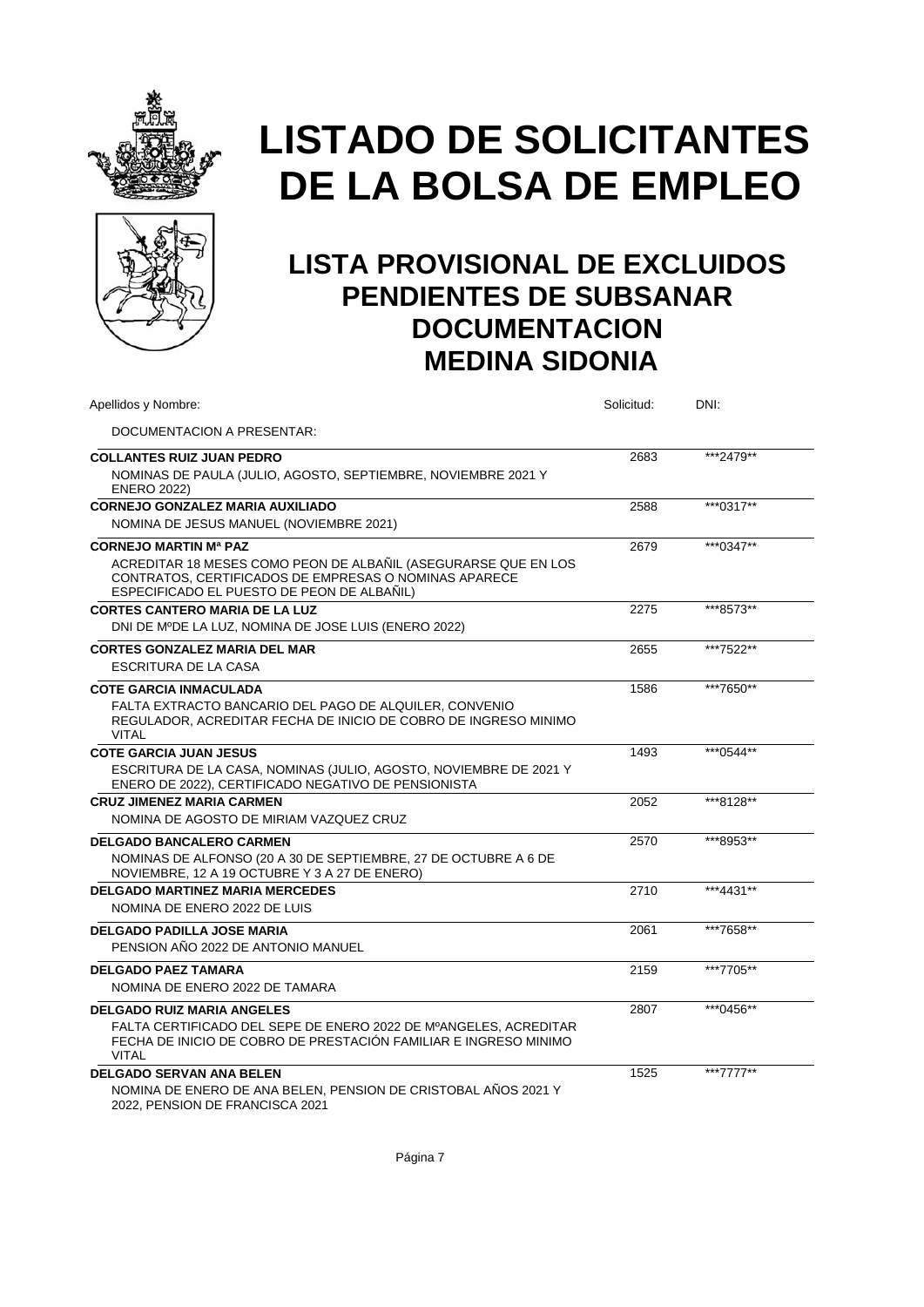



| Apellidos y Nombre:                                                                                                                                                                                                                                       | Solicitud: | DNI:      |  |
|-----------------------------------------------------------------------------------------------------------------------------------------------------------------------------------------------------------------------------------------------------------|------------|-----------|--|
| DOCUMENTACION A PRESENTAR:                                                                                                                                                                                                                                |            |           |  |
| <b>DELGADO SERVAN MARIA LUISA</b>                                                                                                                                                                                                                         | 1526       | ***8167** |  |
| MATRICULA DE HIJO MAYOR                                                                                                                                                                                                                                   |            |           |  |
| <b>DIAZ PAVON SILVIA</b>                                                                                                                                                                                                                                  | 3102       | ***7461** |  |
| CERTIFICADO SEPE CON FECHA ENERO DE 2022 DE SILVIA, NOMINAS (1-5<br>DE JULIO, AGOSTO, 13-14 Y 27-28 DE NOVIEMBRE DE 2021, 1-2 DE ENERO DE<br>2022)                                                                                                        |            |           |  |
| EJJOUADI DAMRANE FADUZYA                                                                                                                                                                                                                                  | 2581       | ***9475** |  |
| DOCUMENTACION DE MATI RAKDANI (JULIO, AGOSTO Y SEPTIEMBRE 2021)                                                                                                                                                                                           |            |           |  |
| <b>EL HABIB MOUNIR</b>                                                                                                                                                                                                                                    | 2884       | ***1847** |  |
| NOMINAS DE MOUNIR (6 A 8 DE ENERO 2022 Y 29-30 ENERO 2022), FECHA DE<br><b>INICIO DE PROTECCION FAMILIAR</b>                                                                                                                                              |            |           |  |
| ESTUDILLO CORCHADO JOSE MANUEL                                                                                                                                                                                                                            | 2494       | ***6092** |  |
| FALTA MATRICULA DE PAULA, ACREDITAR FECHA DE INICIO DE COBRO DE<br><b>PRESTACION FAMILIAR</b>                                                                                                                                                             |            |           |  |
| <b>ESTUDILLO JIMENEZ DANIEL</b>                                                                                                                                                                                                                           | 2661       | ***3586** |  |
| NOMINA DE SEPTIEMBRE DE 2021, ACREDITAR FECHA DE INICIO DE<br><b>INGRESO MINIMO VITAL</b>                                                                                                                                                                 |            |           |  |
| <b>ESTUDILLO NAVARRO JOSE MANUEL</b>                                                                                                                                                                                                                      | 2496       | ***8178** |  |
| FALTA MATRICULA DE PAULA. ACREDITAR FECHA DE INICIO DE COBRO DE<br>PRESTACION FAMILIAR                                                                                                                                                                    |            |           |  |
| <b>EZZAHRA MRIBIH FATIMA</b>                                                                                                                                                                                                                              | 2288       | ***3024** |  |
| DOCUMENTACION DE TARIK, DE MOUNIR (SEPTIEMBRE Y OCTUBRE 2021),<br>DE MERIEM (DE OCTUBRE, NOVIEMBRE 2021 Y ENERO 2022)                                                                                                                                     |            |           |  |
| <b>FERNANDEZ BENITEZ BARBARA</b>                                                                                                                                                                                                                          | 3066       | ***7616** |  |
| NOMINAS DE VICENTE (JULIO DE 2021 Y ENERO DE 2022), ESCRITURA DE LA<br>CASA Y EXTRACTO BANCARIO DEL PAGO                                                                                                                                                  |            |           |  |
| <b>FERNANDEZ BENITEZ CARMEN</b>                                                                                                                                                                                                                           | 2895       | ***7722** |  |
| DNI DE CARMEN Y JOSE MANUEL, CERTIFICADO DEL SEPE DE CARMEN Y<br>JOSE MANUEL CON FECHA DE JULIO A NOVIEMBRE DE 2021 Y ENERO DE<br>2022. CERTIFICADO NEGATIVO DE PENSIONISTA DE CARMEN Y JOSE<br>MANUEL, ESCRITURA DE LA CASA Y EXTRACTO BANCARIO DEL PAGO |            |           |  |
| <b>FERNANDEZ BENITEZ JOSE ANTONIO</b>                                                                                                                                                                                                                     | 3063       | ***7523** |  |
| ELEGIR SOLO UN PUESTO, DOCUMENTACION REQUERIDA PARA LA BOLSA<br>DE JOSE ANTONIO, CUANTIA MENSUAL DE LA PENSION DE JOSEFA AÑO<br>2021 Y 2022                                                                                                               |            |           |  |
| <b>FERNANDEZ BENITEZ JOSEFA</b>                                                                                                                                                                                                                           | 2940       | ***7686** |  |
| DOCUMENTACION REQUERIDA PARA LA BOLSA DE JUAN JOSE. ESCRITURA<br>DE LA CASA                                                                                                                                                                               |            |           |  |
| <b>FERNANDEZ BENITEZ MARIA DE LA PAZ</b>                                                                                                                                                                                                                  | 3049       | ***7523** |  |
| ELEGIR SOLO UN PUESTO, CONTRATO DE ALQUILER Y EXTRACTO<br><b>BANCARIO DEL PAGO</b>                                                                                                                                                                        |            |           |  |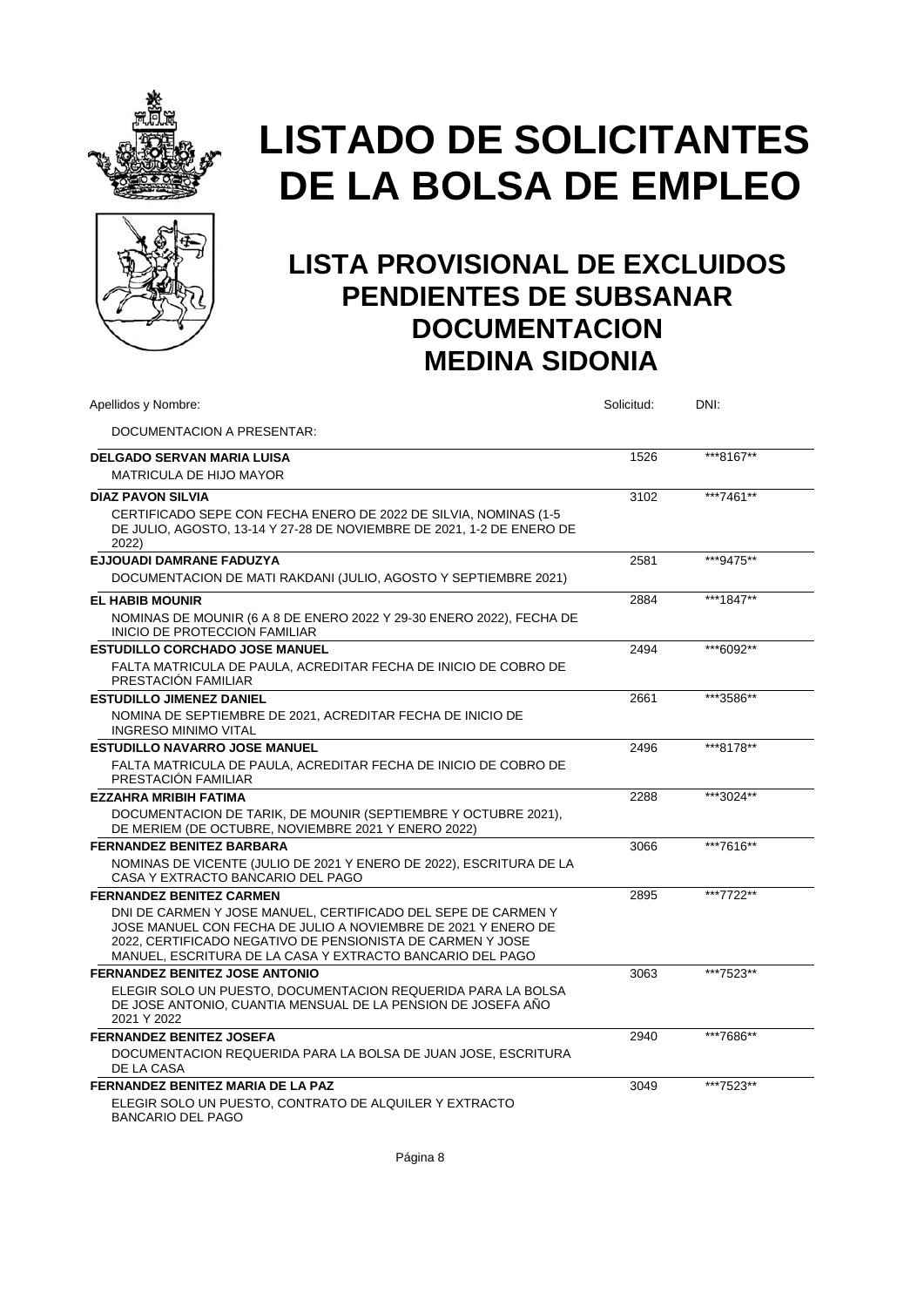



| Apellidos y Nombre:                                                                                                                                                                                                                                                                                         | Solicitud: | DNI:       |
|-------------------------------------------------------------------------------------------------------------------------------------------------------------------------------------------------------------------------------------------------------------------------------------------------------------|------------|------------|
| DOCUMENTACION A PRESENTAR:                                                                                                                                                                                                                                                                                  |            |            |
| <b>FERNANDEZ BERROCAL CARMEN</b><br>PENSION AÑO 2022 DE ALFONSO                                                                                                                                                                                                                                             | 3051       | ***4414**  |
| <b>FERNANDEZ CARRERA MARIA CARMEN</b><br>CONTRATO DE ALQUILER Y EXTRACTO BANCARIO DEL PAGO                                                                                                                                                                                                                  | 2640       | *** 0714** |
| <b>FERNANDEZ COLLANTES FRANCISCO</b><br>CONTRATO DE ALQUILER Y EXTRACTO BANCARIO DEL PAGO                                                                                                                                                                                                                   | 2639       | ***2107**  |
| <b>FERNANDEZ COLLANTES MARIA ANGELES</b><br>NOMINA (JULIO 2021) DE FRANCISCO MANUEL                                                                                                                                                                                                                         | 2434       | ***9209**  |
| <b>FERNANDEZ COLLANTES VICENTE</b><br>ELEGIR SOLO UN PUESTO, NOMINAS DE VICENTE (JULIO DE 2021 Y ENERO<br>DE 2022), ESCRITURA DE LA CASA Y EXTRACTO BANCARIO DEL PAGO                                                                                                                                       | 3064       | ***7554**  |
| <b>FERNANDEZ FERNANDEZ ELENA</b><br>ACREDITAR FECHA DE INICIO DE COBRO DE NACIMIENTO Y CUIDADO DEL<br>MENOR DE ELENA Y ALFONSO                                                                                                                                                                              | 2739       | ***4423**  |
| <b>FERNANDEZ JORDAN JESUS</b><br>ACREDITAR 18 MESES DE EXPERIENCIA EN EL PUESTO (ASEGURARSE QUE<br>EN LOS CONTRATOS, CERTIFICADOS DE EMPRESAS O NOMINAS APARECE<br>ESPECIFICADO EL PUESTO DE ALBAÑIL)                                                                                                       | 2543       | ***0485**  |
| <b>FERNANDEZ JORDAN SEBASTIAN</b><br>ACREDITAR FECHA DE INICIO DE INGRESO MINIMO VITAL                                                                                                                                                                                                                      | 2730       | ***7493**  |
| <b>FLOR GUTIERREZ ALMUDENA</b><br>NOMINA DE MIGUEL ANGEL (17 DE JULIO 2021)                                                                                                                                                                                                                                 | 2785       | ***0511**  |
| <b>FLOR NUÑEZ SARA</b><br>ACREDITAR FECHA DE INICIO DE COBRO DE PROTECCION FAMILIAR E<br><b>INGRESO MINIMO VITAL</b>                                                                                                                                                                                        | 2986       | ***0560**  |
| <b>FLOR NUÑEZ VIRGINIA</b><br>FOTOCOPIA DNI DE ALBA MARIA. MATRICULA DE ALBA MARIA Y JOSE<br>MANUEL, NOMINAS DE JULIO, SEPTIEMBRE, OCTUBRE, NOVIEMBRE DE 2021<br>Y ENERO DE 2022 DE IGNACIO                                                                                                                 | 3043       | ***9021**  |
| <b>FLOR RAMOS JOSE ANTONIO</b><br>PENSION JUANA AÑO 2022. FECHA DE INICIO DE INGRESO MINIMO Y DE<br>PROTECCION FAMILIAR DE MARINA, ACREDITAR 18 MESES COMO PEON DE<br>ALBAÑIL (ASEGURARSE QUE EN LOS CONTRATOS, CERTIFICADOS DE<br>EMPRESAS O NOMINAS APARECE ESPECIFICADO EL PUESTO DE PEON DE<br>ALBAÑIL) | 1875       | ***8651**  |
| <b>FUENTES BOLAÑOS MANUEL JESUS</b><br>NOMINAS DE ANTONIO (DE JULIO DE 2021 A ENERO DE 2022, EXCLUYENDO<br>DICIEMBRE)                                                                                                                                                                                       | 2615       | ***0728**  |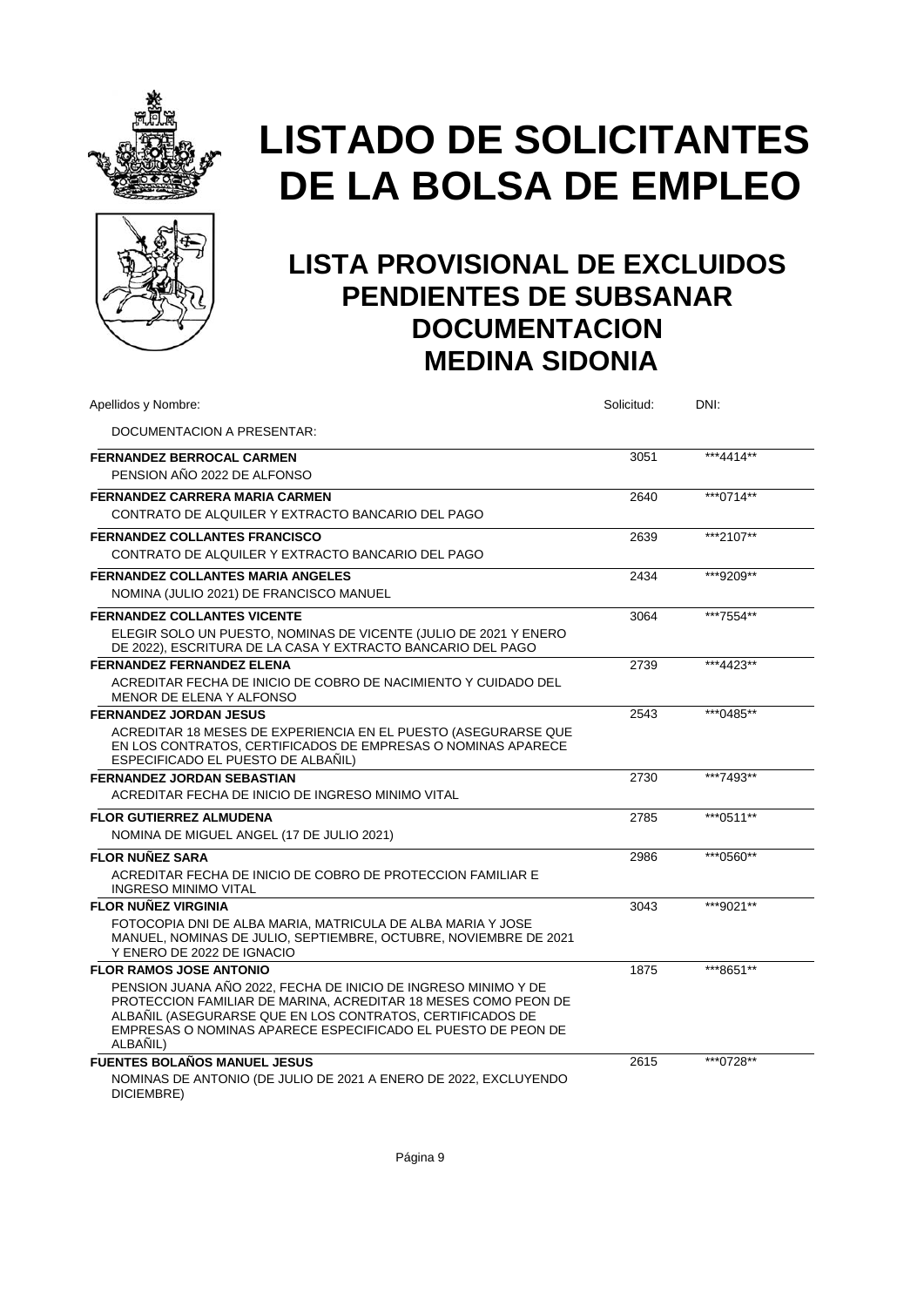



| Apellidos y Nombre:                                                                                                                                                                                                               | Solicitud: | DNI:       |  |
|-----------------------------------------------------------------------------------------------------------------------------------------------------------------------------------------------------------------------------------|------------|------------|--|
| DOCUMENTACION A PRESENTAR:                                                                                                                                                                                                        |            |            |  |
| <b>FUENTES DELGADO ANTONIO</b>                                                                                                                                                                                                    | 2617       | ***0484**  |  |
| NOMINAS DE ANTONIO (DE JULIO DE 2021 A ENERO DE 2022, EXCLUYENDO<br>DIECIEMBRE)                                                                                                                                                   |            |            |  |
| <b>FUENTES DELGADO JOSE MANUEL</b>                                                                                                                                                                                                | 2300       | ***9039**  |  |
| NOMINA DE SUSANA DEL 1 AL 5 DE SEPTIEMBRE                                                                                                                                                                                         |            |            |  |
| <b>GALINDO MACIAS ROSARIO</b>                                                                                                                                                                                                     | 2960       | ***0414**  |  |
| DOCUMENTACION REQUERIDA PARA LA BOLSA DE TODOS LOS MIEMBROS<br>MAYORES DE 16 AÑOS                                                                                                                                                 |            |            |  |
| <b>GARCIA AGUILERA JUAN DE DIOS</b>                                                                                                                                                                                               | 1841       | ***2418**  |  |
| NOMINA DE ESTEFANIA (ENERO 2022)                                                                                                                                                                                                  |            |            |  |
| <b>GARCIA COLLANTE FRANCISCO MANUEL</b>                                                                                                                                                                                           | 3078       | ***7838**  |  |
| CERTIFICADO SEPE CON FECHA ENERO DE 2022 DE FRANCISCO Y MºJESUS.<br>NOMINAS DE FRANCISCO (DE JULIO A NOVIEMBRE DE 2021)                                                                                                           |            |            |  |
| <b>GARCIA GONZALEZ ROCIO</b>                                                                                                                                                                                                      | 1534       | ***8105**  |  |
| DOCUMENTACION DE MARIA CARMEN GONZALEZ MARTINEZ (JULIO,<br>AGOSTO Y SEPTIEMBRE 2021)                                                                                                                                              |            |            |  |
| <b>GARCIA JIMENEZ LAURA</b>                                                                                                                                                                                                       | 2972       | ***7115**  |  |
| CERTIFICADO DEL SEPE CON FECHA ENERO 2022 DE LAURA, MATRICULA DE<br>DAVINIA. ACREDITAR FECHA DE INICIO DE COBRO DE INGRESO MINIMO<br><b>VITAL</b>                                                                                 |            |            |  |
| <b>GARCIA LOPEZ BLANCA IDALIA</b>                                                                                                                                                                                                 | 3067       | ***1510**  |  |
| TRIMESTRE DE AUTONOMA AÑO 2021, EMPADRONAMIENTO DE JULIO EN<br>ADELANTE Y DOCUMENTACION DE LAS PERSONAS CON LAS QUE HA<br>CONVIVIDO EN DICHO PERIODO                                                                              |            |            |  |
| <b>GARCIA LOPEZ PAULA</b>                                                                                                                                                                                                         | 2852       | *** 0984** |  |
| CERTIFICADO DEL SEPE CON FECHA DE JULIO A NOVIEMBRE DE 2021 Y<br>ENERO DE 2022 DE CRISTINA Y FRANCISCO                                                                                                                            |            |            |  |
| <b>GARCIA MACHO, SUSANA</b>                                                                                                                                                                                                       | 2968       | ***9026**  |  |
| CERTIFICADO SEPE CON FECHA ENERO 2022 DE SUSANA, EXTRACTO<br>BANCARIO DEL PAGO DE HIPOTECA, ACREDITAR FECHA DE INICIO DE<br>COBRO DE INGRESO MINIMO VITAL                                                                         |            |            |  |
| <b>GARCIA MACIAS FRANCISCO</b>                                                                                                                                                                                                    | 2436       | ***4000**  |  |
| CERTIFICADO NEGATIVO DE PENSIONISTA. CERTIFICADO SEPE CON FECHA<br>DE JULIO 2021 A ENERO 2022, (EXCLUYENDO DICIEMBRE) Y NOMINAS (JULIO,<br>AGOSTO, OCTUBRE, NOVIEMBRE 2021 Y ENERO 2022) DE ALEJANDRO,<br><b>MATRICULA DE ANA</b> |            |            |  |
| <b>GARCIA MARCHANTE MANUEL</b>                                                                                                                                                                                                    | 2966       | ***9022**  |  |
| CERTIFICADO SEPE CON FECHA ENERO 2022 DE SUSANA. EXTRACTO<br>BANCARIO DEL PAGO DE HIPOTECA, ACREDITAR FECHA DE INICIO DE<br><b>INGRESO MINIMO VITAL</b>                                                                           |            |            |  |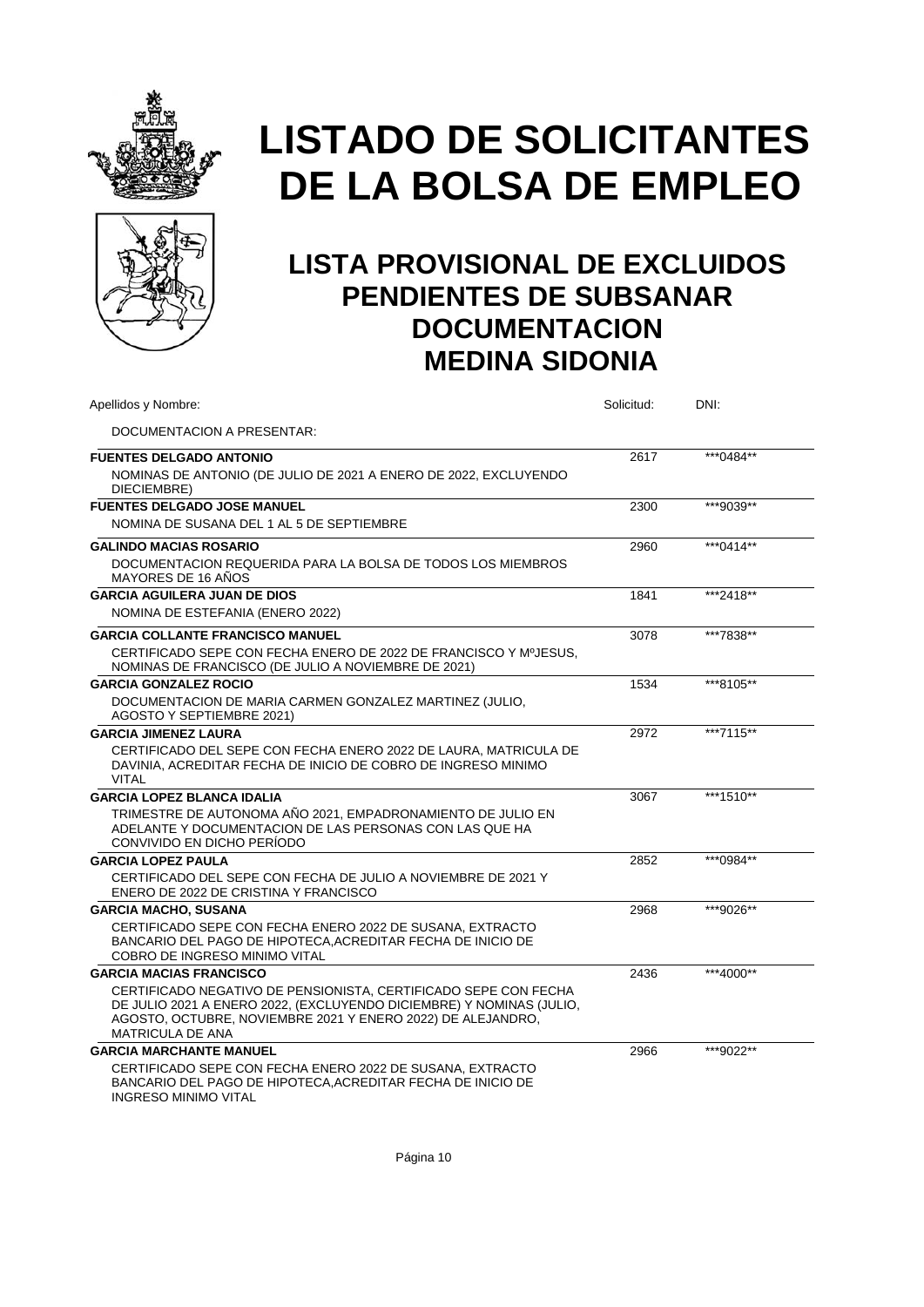



| Apellidos y Nombre:                                                                                                                                                                                                                                             | Solicitud: | DNI:      |  |
|-----------------------------------------------------------------------------------------------------------------------------------------------------------------------------------------------------------------------------------------------------------------|------------|-----------|--|
| DOCUMENTACION A PRESENTAR:                                                                                                                                                                                                                                      |            |           |  |
| <b>GARCIA MORALES JOSE</b>                                                                                                                                                                                                                                      | 2941       | ***7416** |  |
| CERTIFICADO SEPE CON FECHA ENERO 2022 DE MARI PAZ, VIDA LABORAL<br>DE LAURA, ACREDITAR 18 MESES COMO OFICIAL DE ALBAÑIL                                                                                                                                         |            |           |  |
| <b>GARCIA MUÑOZ INMACULADA</b>                                                                                                                                                                                                                                  | 2291       | ***7726** |  |
| NOMINAS (23 DE OCTUBRE Y 8 DE NOVIEMBRE DE 2021) DE JUAN MANUEL,<br>NOMINA DE JULIO DE 2021 DE FRANCISCO PAULA, CONTRATO DE ALQUILER<br>Y RECIBO BANCARIO DEL PAGO                                                                                              |            |           |  |
| <b>GARCIA SANCHEZ INMACULADA</b>                                                                                                                                                                                                                                | 2946       | ***7498** |  |
| ACREDITAR FECHA DE INICIO DE COBRO DE INGRESO MINIMO VITAL                                                                                                                                                                                                      |            |           |  |
| <b>GARCIA SANCHEZ JOSE LUIS</b>                                                                                                                                                                                                                                 | 2828       | ***7416** |  |
| CERTIFICADO DEL SEPE DE CON FECHA DE JULIO A NOVIEMBRE DE 2021 Y<br>ENERO 2022 Y CERTIFICADO NEGATIVO DE PENSIONISTA DE JOSE LUIS,<br>ANGEL Y FRANCISCA                                                                                                         |            |           |  |
| <b>GARCIA SANCHEZ PAZ</b>                                                                                                                                                                                                                                       | 2340       | ***9270** |  |
| CERTIFICADO SEPE DE MANUEL CON FECHAS DE JULIO A NOVIEMBRE DE<br>2021 Y ENERO DE 2022, EXTRACTO BANCARIO DEL PAGO DE ALQUILER,<br>ACREDITAR FECHA DE INICIO DE COBRO DE PROTECCION FAMILIAR                                                                     |            |           |  |
| <b>GARRIDO ARCHIDONA MANUEL</b>                                                                                                                                                                                                                                 | 2896       | ***7123** |  |
| DNI.CERTIFICADO DEL SEPE DE CON FECHA DE JULIO A NOVIEMBRE DE<br>2021 Y ENERO DE 2022 Y CERTIFICADO NEGATIVO DE PENSIONISTA DE<br>CARMEN Y JOSE MANUEL, ESCRITURA DE LA CASA Y EXTRACTO BANCARIO<br>DEL PAGO, ACREDITAR 11 MESES DE EXPERIENCIA OFICIAL ALBAÑIL |            |           |  |
| <b>GIL VERA MARIA ELENA</b>                                                                                                                                                                                                                                     | 2827       | ***4416** |  |
| CONTRATO DE ALQUILER Y RECIBO DEL PAGO                                                                                                                                                                                                                          |            |           |  |
| <b>GIMBERT DELGADO ANA MARIA</b>                                                                                                                                                                                                                                | 2914       | ***0770** |  |
| NOMINA DE AINHOA (JULIO 2021), CERTIFICADO SEPE CON FECHA ENERO<br>DE 2022 DE ANA Mº                                                                                                                                                                            |            |           |  |
| <b>GOMEZ DELGADO JUAN ANTONIO</b>                                                                                                                                                                                                                               | 2726       | ***9210** |  |
| ELEGIR SOLO UN PUESTO, CERTIFICADO NEGATIVO DE PENSIONISTA,<br>CERTIFICADO SEPE CON FECHA DE JULIO DE 2021 A ENERO DE 2022                                                                                                                                      |            |           |  |
| <b>GOMEZ GARCIA MANUEL</b>                                                                                                                                                                                                                                      | 2341       | ***7424** |  |
| CERTIFICADO SEPE DE MANUEL CON FECHAS DE JULIO A NOVIEMBRE DE<br>2021 Y ENERO DE 2022, EXTRACTO BANCARIO DEL PAGO DE ALQUILER,<br>ACREDITAR FECHA DE INICIO DE PROTECCION FAMILIAR                                                                              |            |           |  |
| <b>GOMEZ GOMEZ ROCIO</b>                                                                                                                                                                                                                                        | 3069       | ***9000** |  |
| NOMINAS DE DANIEL (AGOSTO DE 2021 Y ENERO DE 2022)                                                                                                                                                                                                              |            |           |  |
| <b>GOMEZ GONZALEZ MARIA LUISA</b>                                                                                                                                                                                                                               | 2949       | ***8072** |  |
| CERTIFICADO NEGATIVO DE PENSIONISTA DE JOSE Y CERTIFICADO DEL<br>SEPE CON FECHA DE JULIO DE 2021 A ENERO DE 2022 (EXCLUYENDO<br>DICIEMBRE) DE MARIA LUISA                                                                                                       |            |           |  |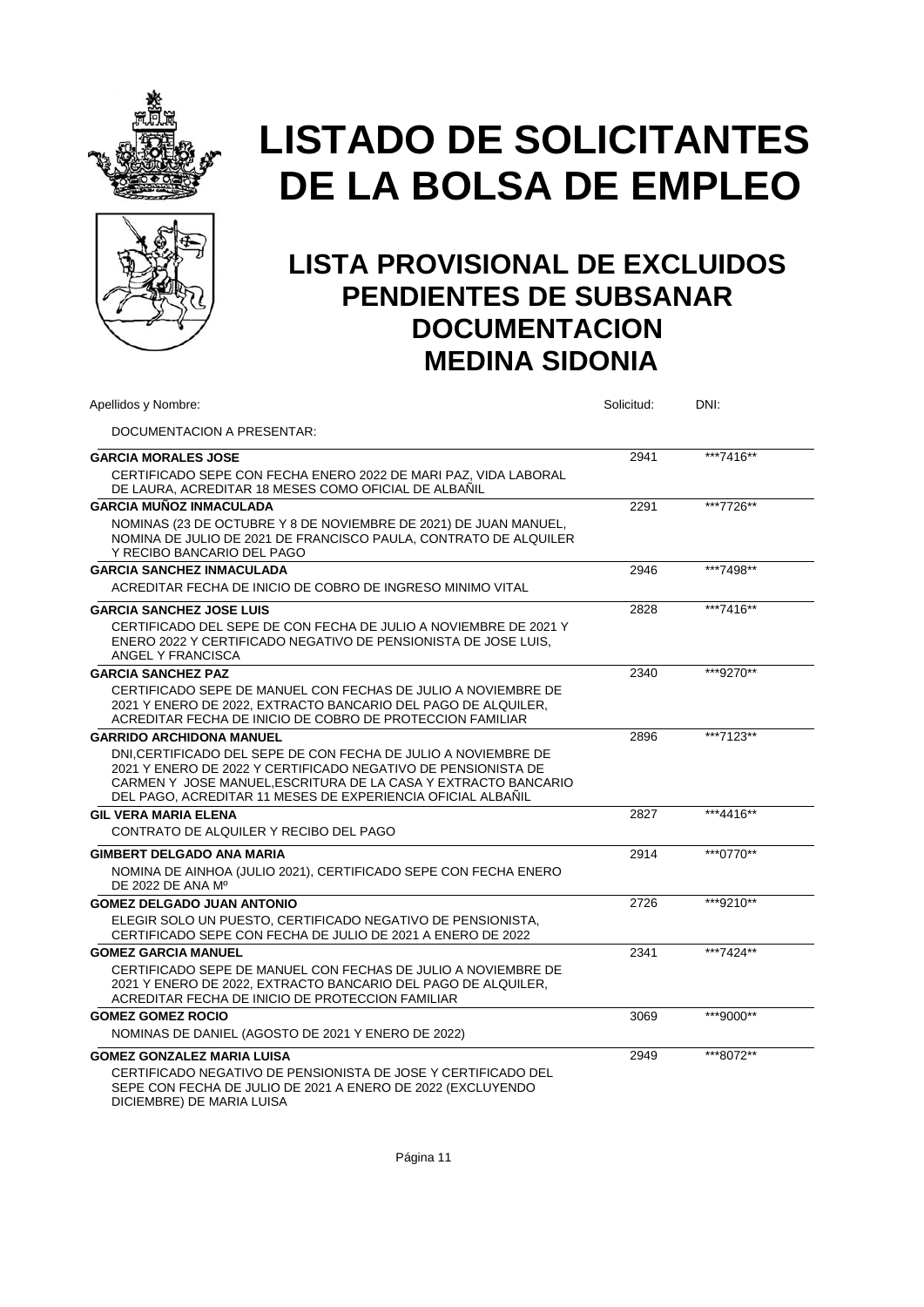



| Apellidos y Nombre:                                                                                                                                                                                                                                                                   | Solicitud: | DNI:      |  |
|---------------------------------------------------------------------------------------------------------------------------------------------------------------------------------------------------------------------------------------------------------------------------------------|------------|-----------|--|
| DOCUMENTACION A PRESENTAR:                                                                                                                                                                                                                                                            |            |           |  |
| <b>GOMEZ GONZALEZ PILAR</b>                                                                                                                                                                                                                                                           | 2948       | ***0466** |  |
| FALTA 4º TRIMESTRE DE AUTONOMO DE ALEJANDRO, ACREDITAR UN TOTAL<br>DE 12 MESES EN EL PUESTO                                                                                                                                                                                           |            |           |  |
| <b>GOMEZ PEREZ ROSARIO</b>                                                                                                                                                                                                                                                            | 3075       | ***8524** |  |
| INGRESOS DE PEDRO (ULTIMOS DOS TRIMESTRES DE 2021), VIDA LABORAL<br>DE MARIO, ACREDITAR FECHA DE INICIO DE COBRO DE INGRESO MINIMO<br><b>VITAL</b>                                                                                                                                    |            |           |  |
| <b>GOMEZ UTRERA JOSEFA</b>                                                                                                                                                                                                                                                            | 2989       | ***3013** |  |
| DOCUMENTACION REQUERIDA PARA LA BOLSA DE RAFAEL Y DANIEL                                                                                                                                                                                                                              |            |           |  |
| <b>GONZALEZ BARRIOS FRANCISCO</b>                                                                                                                                                                                                                                                     | 3055       | ***0450** |  |
| DECLARACION DEL IRPF DE Mº PAZ, CERTIFICADO DEL SEPE FECHA DE<br>JULIO DE 2021 A ENERO DE 2022 (EXCLUYENDO DICIEMBRE) DE Mº PAZ Y<br>MARIA.CERTIFICADO NEGATIVO DE PENSIONISTA DE MARIA.NOMINAS DE<br>JULIO 2021 A ENERO 2022 DE LOS MIEMBROS, ACREDITAR 18 MESES EN<br><b>PUESTO</b> |            |           |  |
| <b>GONZALEZ BENITEZ CARMEN</b>                                                                                                                                                                                                                                                        | 2522       | ***8610** |  |
| ELEGIR SOLO UN PUESTO, NOMINAS (SEPTIEMBRE, OCTUBRE Y NOVIEMBRE<br>DE 2021), CERTIFICADO NEGATIVO DE PENSIONISTA, CERTIFICADO SEPE<br>CON FECHA DE JULIO DE 2021 A ENERO DE 2022 (EXCLUYENDO DICIEMBRE),<br>DOCUMENTACION DE MADRE DE JULIO A NOVIEMBRE 2021                          |            |           |  |
| <b>GONZALEZ BOLAÑOS BEATRIZ</b>                                                                                                                                                                                                                                                       | 2506       | ***8150** |  |
| NOMINAS DE JULIO Y AGOSTO 2021 DE BEATRIZ                                                                                                                                                                                                                                             |            |           |  |
| <b>GONZALEZ CHACON ISABEL</b>                                                                                                                                                                                                                                                         | 2630       | ***0749** |  |
| ACREDITAR FECHA DE INICIO DE COBRO DE PROTECCION FAMILIAR DE<br><b>ISABEL</b>                                                                                                                                                                                                         |            |           |  |
| <b>GONZALEZ GARCIA MANUEL</b>                                                                                                                                                                                                                                                         | 2783       | ***8614** |  |
| CERTIFICADO SEPE CON FECHA ENERO 2022 DE JOSE                                                                                                                                                                                                                                         |            |           |  |
| <b>GONZALEZ GOMEZ ANA BELEN</b>                                                                                                                                                                                                                                                       | 1957       | ***7933** |  |
| CERTIFICADO COLECTIVO HISTORICO, CERTIFICADO DEL SEPE DE CON<br>FECHA DE JULIO A NOVIEMBRE DE 2021 + ENERO DE 2022. ACREDITAR<br>FECHA DE INICIO DE INGRESO MINIMO VITAL                                                                                                              |            |           |  |
| <b>GONZALEZ GOMEZ CARMEN MARIA</b>                                                                                                                                                                                                                                                    | 2891       | ***9012** |  |
| DOCUMENTACION REQUERIDA DE JOSEFA                                                                                                                                                                                                                                                     |            |           |  |
| <b>GONZALEZ GOMEZ MARIA JOSE</b>                                                                                                                                                                                                                                                      | 2704       | ***0481** |  |
| NOMINA DE OCTUBRE 2021 DE ANTONIO                                                                                                                                                                                                                                                     |            |           |  |
| <b>GONZALEZ MARCHANTE JUANA Ma</b>                                                                                                                                                                                                                                                    | 2804       | ***2421** |  |
| VIDA LABORAL Y CUANTÍA DE PENSIÓN AÑO 2021 Y 2022 DE FRANCISCO,<br>DOCUMENTACION DE JUANA Mº Y PATRICIA                                                                                                                                                                               |            |           |  |
| <b>GONZALEZ PADILLA LUISA MARIA</b>                                                                                                                                                                                                                                                   | 1927       | ***7930** |  |
| CERTIFICADO NEGATIVO DE PENSIONISTA, NOMINAS DE JULIO DE 2021 A<br>ENERO DE 2022 (EXCLUYENDO DICIEMBRE)                                                                                                                                                                               |            |           |  |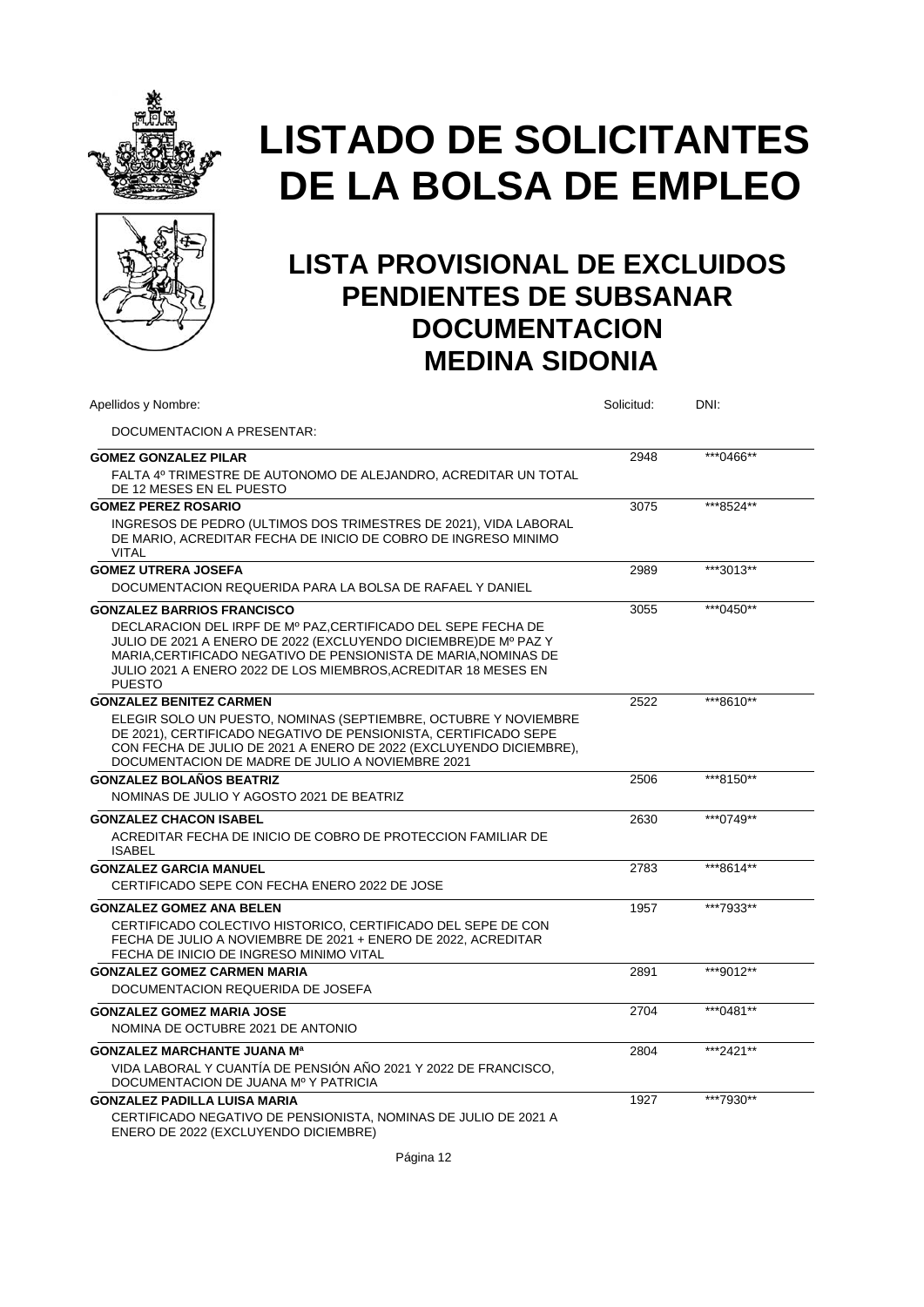



### **LISTA PROVISIONAL DE EXCLUIDOS PENDIENTES DE SUBSANAR DOCUMENTACION MEDINA SIDONIA**

| Apellidos y Nombre:                                                                                                                                                                                                                                                                | Solicitud: | DNI:      |
|------------------------------------------------------------------------------------------------------------------------------------------------------------------------------------------------------------------------------------------------------------------------------------|------------|-----------|
| DOCUMENTACION A PRESENTAR:                                                                                                                                                                                                                                                         |            |           |
| <b>GONZALEZ PEREZ MARTIN</b>                                                                                                                                                                                                                                                       | 1650       | ***7468** |
| NOMINA DE MARTIN DE NOVIEMBRE DE 2021, ACREDITAR 3 MESES MAS<br>COMO OFICIAL DE ALBAÑIL                                                                                                                                                                                            |            |           |
| <b>GONZALEZ VACA JUAN ANTONIO</b>                                                                                                                                                                                                                                                  | 2347       | ***8651** |
| NOMINAS DE JUAN ANTONIO JULIO, AGOSTO, SEPTIEMBRE, OCTUBRE Y<br>NOVIEMBRE 2021                                                                                                                                                                                                     |            |           |
| <b>GRIMALDI GONZALEZ ELISA</b>                                                                                                                                                                                                                                                     | 3089       | ***7683** |
| ACREDITAR 18 MESES COMO PEON DE ALBAÑIL                                                                                                                                                                                                                                            |            |           |
| <b>GRIMALDI MONTIEL Mª JESUS</b>                                                                                                                                                                                                                                                   | 3082       | ***8093** |
| CERTIFICADO SEPE CON FECHA ENERO DE 2022 DE FRANCISCO Y MºJESUS.<br>NOMINAS DE FRANCISCO (DE JULIO A NOVIEMBRE DE 2021)                                                                                                                                                            |            |           |
| <b>GUERRERO BENITEZ RAFAEL</b>                                                                                                                                                                                                                                                     | 2983       | ***9658** |
| CERTIFICADO SEPE CON FECHA JULIO A NOVIEMBRE DE 2021 Y ENERO DE<br>2022 DE RAFAEL, NOMINAS DE JULIO A NOVIEMBRE DE 2021 DE RAFAEL                                                                                                                                                  |            |           |
| <b>GUERRERO LEON ELENA</b>                                                                                                                                                                                                                                                         | 2929       | ***8141** |
| NOMINA DE JULIO 2021 DE ANDRES ASENCIO GUERRERO                                                                                                                                                                                                                                    |            |           |
| <b>GUERRERO NAVARRO JENNIFER</b>                                                                                                                                                                                                                                                   | 2200       | ***0740** |
| CONTRATO DE ALQUILER Y EXTRACTO BANCARIO DEL PAGO                                                                                                                                                                                                                                  |            |           |
| <b>GUERRERO RODRIGUEZ MARIA DEL MAR</b>                                                                                                                                                                                                                                            | 3042       | ***6083** |
| FALTA CERTIFICADO DEL SEPE CON FECHA DE JULIO DE 2021 A ENERO DE<br>2022 (EXLUYENDO DICIEMBRE) DE MARTA                                                                                                                                                                            |            |           |
| <b>GUERRERO SANCHEZ FRANCISCO</b>                                                                                                                                                                                                                                                  | 1519       | ***7537** |
| ACREDITAR QUE HA TRABAJADO COMO OFICIAL DE JARDINERIA                                                                                                                                                                                                                              |            |           |
| <b>GUERRERO VELA ANTONIO</b>                                                                                                                                                                                                                                                       | 2201       | ***0452** |
| CONTRATO DE ALQUILER Y EXTRACTO BANCARIO DEL PAGO                                                                                                                                                                                                                                  |            |           |
| <b>GUTIERREZ CANDON GEMA MARIA</b>                                                                                                                                                                                                                                                 | 3027       | ***9042** |
| CERTIFICADO DEL SEPE CON FECHAS DE JULIO A NOVIEMBRE DE 2021 Y<br>ENERO DE 2022 DE GEMA, NOMINAS DE GEMA (28 A 29 DE JULIO/23 A 31 DE<br>JULIO/AGOSTO/NOVIEMBRE), PENSIÓN Mº ROSARIO CANDONDEL AÑO<br>2021. DOCUMENTACION REQUERIDA PARA LA BOLSA DE MºROSARIO<br><b>GUTIERREZ</b> |            |           |
| <b>GUTIERREZ FERRANDO LEONOR</b>                                                                                                                                                                                                                                                   | 2192       | ***8186** |
| CONTRATO DE ALQUILER Y EXTRACTO BANCARIO DEL PAGO                                                                                                                                                                                                                                  |            |           |
| <b>GUTIERREZ GARCIA ANA MARIA</b>                                                                                                                                                                                                                                                  | 2437       | ***8144** |
| NOMINA DE JULIO DE JUAN CARLOS                                                                                                                                                                                                                                                     |            |           |
| <b>GUTIERREZ GARCIA MIGUEL ANGEL</b><br>NOMINAS (13-14 AGOSTO, 18-22 AGOSTO, 24-29 AGOSTO, 1-5 SEPTIEMBRE,                                                                                                                                                                         | 2370       | ***0398** |
| 11 SEPTIEMBRE, 18 SEPTIEMBRE Y 6 NOVIEMBRE DE 2021),<br>DOCUMENTACION DE LA PAREJA                                                                                                                                                                                                 |            |           |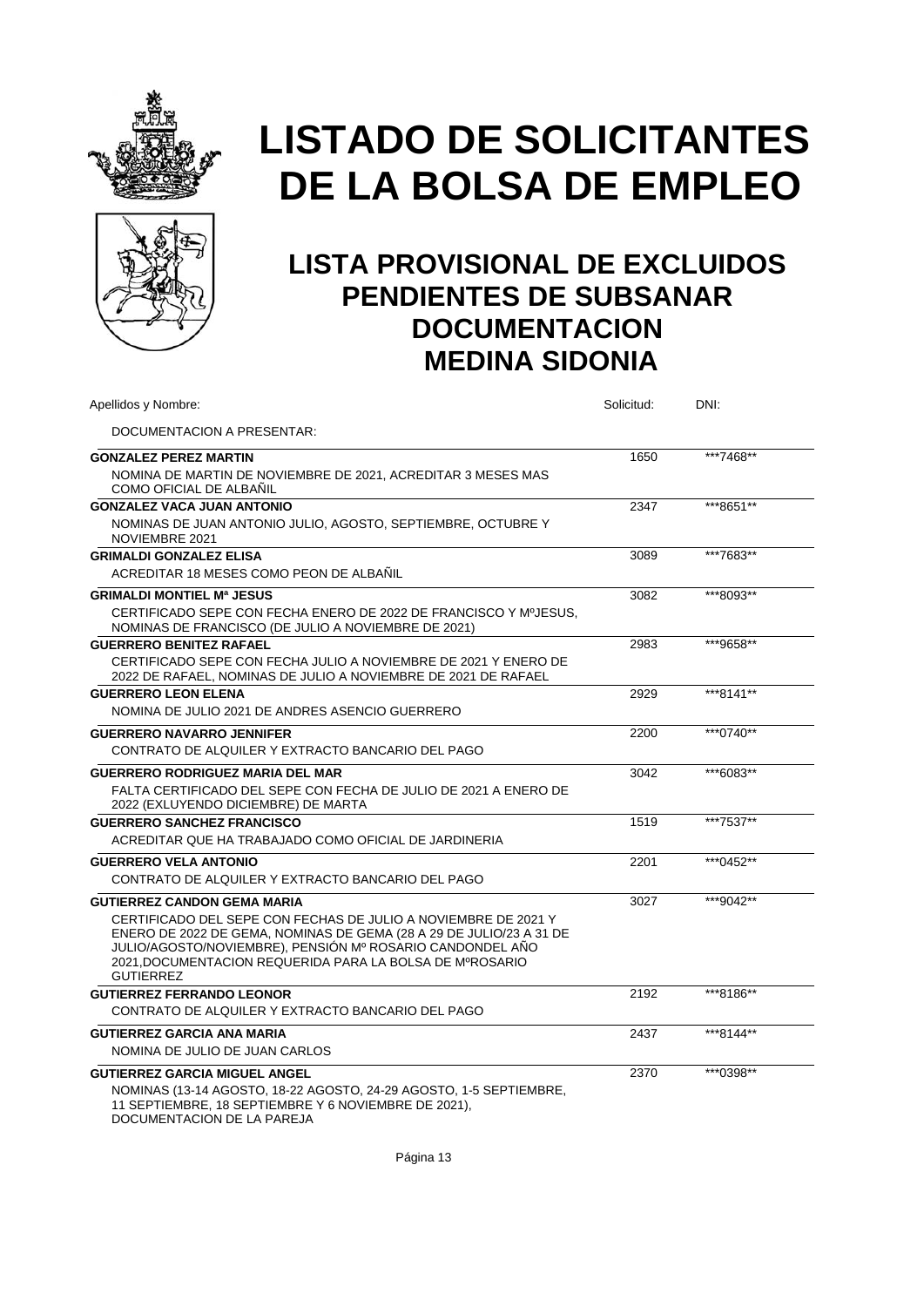



| Apellidos y Nombre:                                                                                                                                                                                                          | Solicitud: | DNI:       |
|------------------------------------------------------------------------------------------------------------------------------------------------------------------------------------------------------------------------------|------------|------------|
| DOCUMENTACION A PRESENTAR:                                                                                                                                                                                                   |            |            |
| <b>GUTIERREZ MATEOS ALFONSO</b>                                                                                                                                                                                              | 2636       | ***9755**  |
| CERTIFICADO SEPE CON FECHA DE JULIO A NOVIEMBRE DE 2021+ENERO<br>2022 DE SEFORA Y ALFONSO, NOMINAS DE SEFORA (DE JULIO A<br>NOVIEMBRE DE 2021), CONTRATO DE ALQUILER Y RECIBO DEL PAGO                                       |            |            |
| <b>GUTIERREZ PANAL JUANA MARIA</b>                                                                                                                                                                                           | 3029       | ***0279**  |
| CERTIFICADO DEL SEPE CON FECHA ENERO 2022 DE JUANA, ACREDITAR<br>QUE HA TRABAJADO COMO OFICIAL DE JARDINERIA                                                                                                                 |            |            |
| <b>GUTIERREZ PANAL JULIAN</b>                                                                                                                                                                                                | 3031       | ***0537**  |
| DOCUMENTACION REQUERIDA PARA LA BOLSA DE ANA MARIA LOBON<br>GUTIERREZ Y SALVADOR SUAREZ ROJAS, CERTIFICADO SEPE CON FECHA<br>DE JULIO A NOVIEMBRE DE 2021 DE JULIAN, CONTRATO DE ALQUILER Y<br><b>RECIBO DEL PAGO</b>        |            |            |
| <b>HERNANDEZ FERNANDEZ EMILIO FELIPE</b>                                                                                                                                                                                     | 1535       | ***0996**  |
| CERTIFICADO SEPE CON FECHA DE JULIO A NOVIEMBRE DE 2021+ENERO<br>2022 DE EMILIO Y FABIOLA, MATRICULA DE EMILIO HIJO                                                                                                          |            |            |
| <b>HERRERA GALIANO ANDREA</b>                                                                                                                                                                                                | 2366       | ***8514**  |
| ACREDITAR FECHA DE INICIO DE COBRO DE INGRESO MINIMO VITAL                                                                                                                                                                   |            |            |
| <b>HERRERA VERA JUANA</b>                                                                                                                                                                                                    | 3048       | ***0491**  |
| NOMINAS: JUANA(JULIO A NOVIEMBRE DE 2021), VICENTE (DE JULIO 2021 A<br>ENERO 2022, EXCLUYENDO DICIEMBRE), JOSE MANUEL (JULIO Y AGOSTO<br>2021), CARLOS (JULIO, AGOSTO Y SEPTIEMBRE) Y CERTIFICADO DEL SEPE<br>DE AMBOS HIJOS |            |            |
| <b>JIMENEZ CANDON MARIA JOSE</b>                                                                                                                                                                                             | 2756       | ***4411**  |
| ACREDITAR FECHA DE INICIO DE COBRO DE INGRESO MINIMO VITAL                                                                                                                                                                   |            |            |
| <b>JIMENEZ CANTERO ANTONIA</b>                                                                                                                                                                                               | 2566       | *** 0498** |
| NOMINAS (24 A 30 DE SEPTIEMBRE, 1 A 22 DE OCTUBRE, 2 A 18 NOVIEMBRE,<br>2021)                                                                                                                                                |            |            |
| <b>JIMENEZ CANTERO MARIA LUISA</b>                                                                                                                                                                                           | 2715       | ***8125**  |
| ACREDITAR FECHA DE INICIO DE COBRO DE PRESTACION FAMILIAR                                                                                                                                                                    |            |            |
| <b>JIMENEZ CARRERA ANTONIA</b>                                                                                                                                                                                               | 3013       | ***8072**  |
| NOMINA DEL 7 AL 26 DE JULIO DE 2021) DE CARMEN GLORIA, FECHA DE<br>INICIO Y CUANTIA DE PRESTACION FAMILIAR DE CARMEN GLORIA                                                                                                  |            |            |
| JIMENEZ CARRERA CARMEN GLORIA                                                                                                                                                                                                | 3007       | ***4435**  |
| NOMINA DEL 7 AL 26 DE JULIO DE CARMEN GLORIA JIMENEZ CARRERA.<br>FECHA DE INICIO Y CUANTIA DE PRESTACION FAMILIAR DE CARMEN GLORIA                                                                                           |            |            |
| <b>JIMENEZ GARCIA MARIA SALUD</b>                                                                                                                                                                                            | 2225       | ***8653**  |
| CONTRATO DE ALQUILER O ESCRITURA DE LA CASA                                                                                                                                                                                  |            |            |
| <b>JIMENEZ GUTIERREZ GENMA ZULEMA</b><br>DOCUMENTACION DE JOAQUIN (DE JULIO A NOVIEMBRE 2021) Y DE<br>FRANCISCO (ENERO DE 2022)                                                                                              | 2590       | ***4444**  |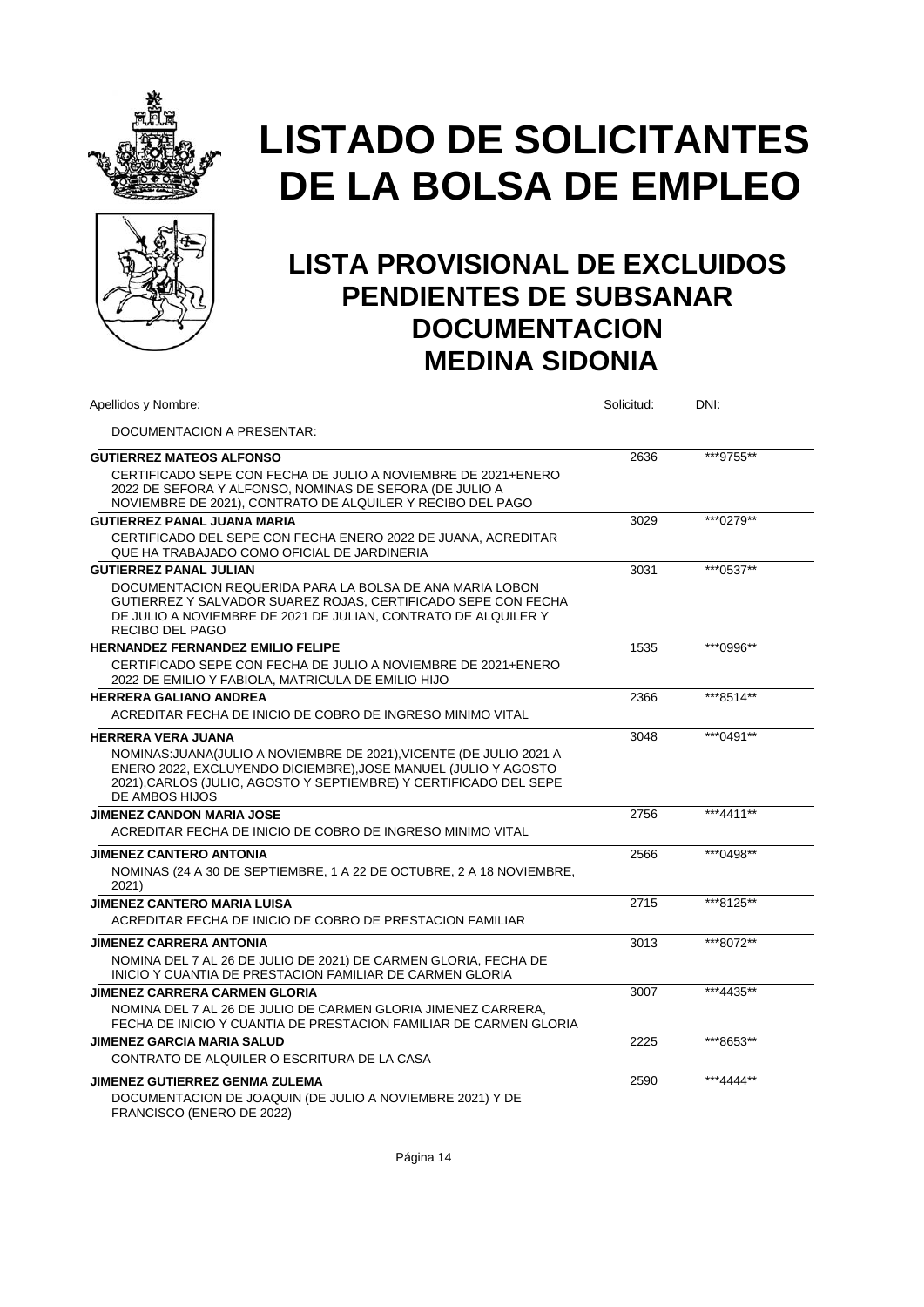



| Apellidos y Nombre:                                                                                                                                                                                                                          | Solicitud: | DNI:      |  |
|----------------------------------------------------------------------------------------------------------------------------------------------------------------------------------------------------------------------------------------------|------------|-----------|--|
| DOCUMENTACION A PRESENTAR:                                                                                                                                                                                                                   |            |           |  |
| JIMENEZ JIMENEZ ANA MARIA                                                                                                                                                                                                                    | 2729       | ***7673** |  |
| FECHA DE INICIO DE INGRESO MINIMO VITAL                                                                                                                                                                                                      |            |           |  |
| <b>JIMENEZ ROMERO JOSE</b>                                                                                                                                                                                                                   | 2185       | ***2157** |  |
| ACREDITAR QUE HA TRABAJADO COMO OFICIAL DE PINTURA (ASEGURARSE<br>QUE EN LOS CONTRATOS, CERTIFICADOS DE EMPRESAS O NOMINAS<br>APARECE ESPECIFICADO EL PUESTO DE OFICIAL DE PINTURA)                                                          |            |           |  |
| <b>KHALLOUK FATNA</b>                                                                                                                                                                                                                        | 1939       | ***5439** |  |
| ACREDITAR FECHA DE INICIO DE COBRO DEL INGRESO MINIMO VITAL DE<br><b>FATNA</b>                                                                                                                                                               |            |           |  |
| <b>KHALOUKI MOHAMED</b>                                                                                                                                                                                                                      | 1938       | ***1574** |  |
| ACREDITAR FECHA DE INICIO DE COBRO DEL INGRESO MINIMO VITAL DE<br><b>FATNA</b>                                                                                                                                                               |            |           |  |
| <b>KHALOUKI MOUNIR</b>                                                                                                                                                                                                                       | 1940       | ***5443** |  |
| DOCUMENTACION DE SEPTIEMBRE Y OCTUBRE DE LAS PERSONAS CON LAS<br>QUE ESTUVO EMPADRONADAS MOUNIR, ACREDITAR FECHA DE INICIO DE<br>COBRO DEL INGRESO MINIMO VITAL DE FATNA                                                                     |            |           |  |
| <b>LADRON DE GUEVARA PEREZ JOSE MANUEL</b>                                                                                                                                                                                                   | 2745       | ***0729** |  |
| CERTIFICADO NEGATIVO DE PENSIONISTA Y CERTIFICADO SEPE CON<br>FECHA DE JULIO A NOVIEMBRE DE 2021+ENERO 2022 DE JOSE MANUEL Y<br>JOSEFA, NOMINAS DE JOSE MANUEL (DE JULIO A NOVIEMBRE DE 2021) Y DE<br>JOSEFA (DE JULIO A SEPTIEMBRE DE 2021) |            |           |  |
| <b>LEBRERO GAGO CRISTINA</b>                                                                                                                                                                                                                 | 2000       | ***8147** |  |
| CERTIFICADO SEPE CON FECHA DE JULIO A NOVIEMBRE DE 2021 + ENERO<br>DE 2022 DE CRISTINA Y DE JUAN, VIDA LABORAL DE JUAN, CERTIFICADO<br>NEGATIVO DE PENSIONISTA DE CRISTINA.FECHA DE NACIMIENTO DE HIJOS                                      |            |           |  |
| <b>LLAMAS MONTIEL ESTEFANIA</b>                                                                                                                                                                                                              | 1836       | ***0712** |  |
| NOMINA DE JULIO 2021 DE ESTEFANIA, DOCUMENTACION DE ALVARO<br>(JULIO, AGOSTO Y SEPTIEMBRE 2021)                                                                                                                                              |            |           |  |
| <b>LUNA LEON MONICA</b>                                                                                                                                                                                                                      | 3114       | ***8979** |  |
| CERTIFICADO COLECTIVO HISTORICO, CERTIFICADO DEL SEPE DE CON<br>FECHA DE JULIO A NOVIEMBRE DE 2021 + ENERO DE 2022. ACREDITAR<br>FECHA DE INICIO DE INGRESO MINIMO VITAL                                                                     |            |           |  |
| <b>LUNA MACIAS JOSEFA</b>                                                                                                                                                                                                                    | 3065       | ***2391** |  |
| NOMINA DE JULIO 2021 DE LUCIA                                                                                                                                                                                                                |            |           |  |
| <b>MACIAS BENITEZ JOSEFA</b>                                                                                                                                                                                                                 | 2567       | ***2420** |  |
| ACREDITAR FECHA DE INICIO DE INGRESO MINIMO VITAL                                                                                                                                                                                            |            |           |  |
| <b>MACIAS CEPERO JUAN MANUEL</b><br>NOMINAS 14 OCTUBRE, 1 NOVIEMBRE, 8 NOVIEMBRE, 10 NOVIEMBRE, Y 21<br>NOVIEMBRE, CONTRATO DE ALQUILER                                                                                                      | 2834       | ***8084** |  |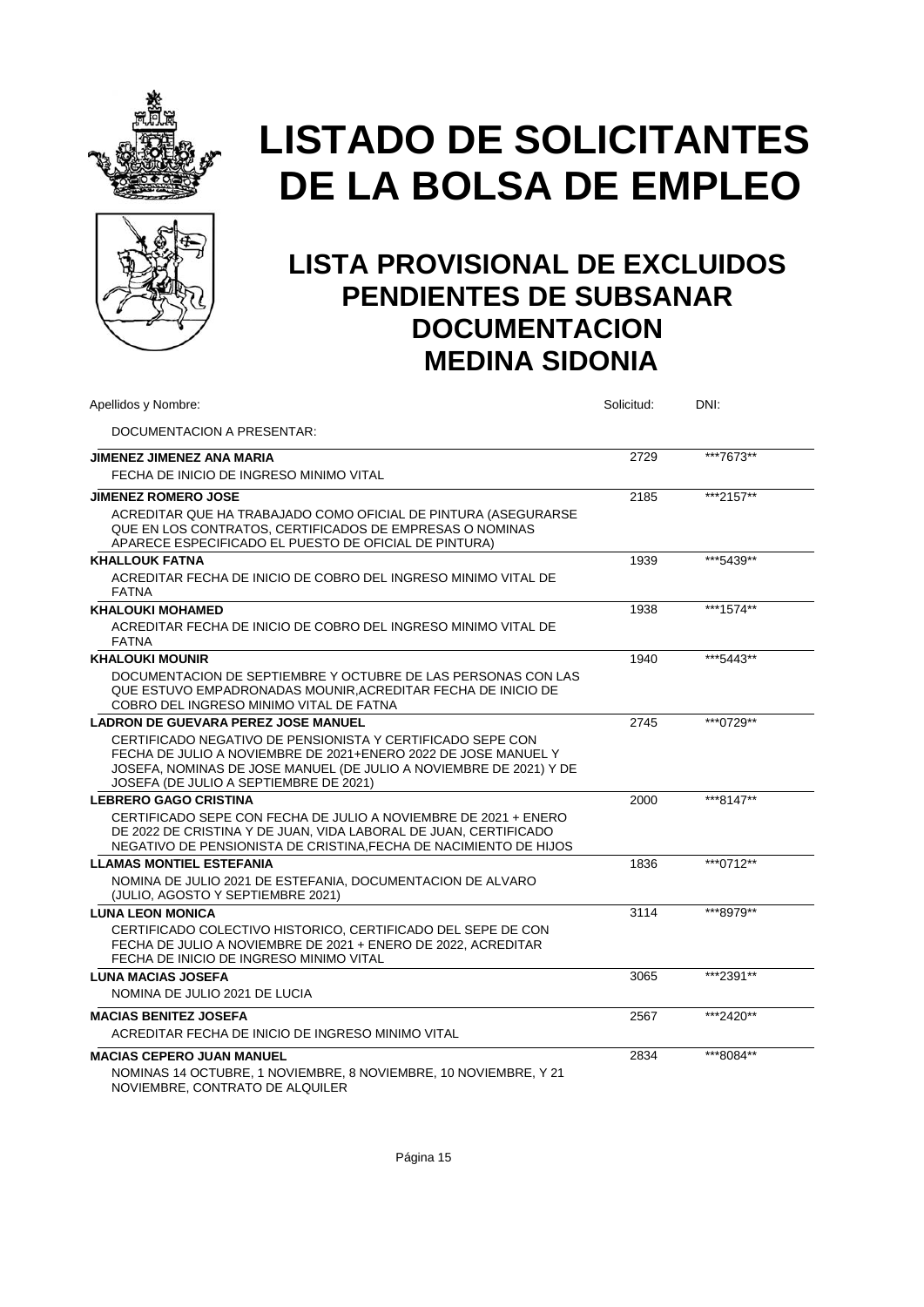



| Apellidos y Nombre:                                                                                                                                                                                                                                         | Solicitud: | DNI:      |  |
|-------------------------------------------------------------------------------------------------------------------------------------------------------------------------------------------------------------------------------------------------------------|------------|-----------|--|
| DOCUMENTACION A PRESENTAR:                                                                                                                                                                                                                                  |            |           |  |
| <b>MACIAS CEPERO JUANA MARÍA</b>                                                                                                                                                                                                                            | 2894       | ***8961** |  |
| CERTIFICADO SEPE FECHA ENERO 2022 DE JUANA Mº. CERTIFICADO SEPE<br>FECHA DE JULIO A NOVIEMBRE DE 2021 + ENERO 2022 DE JOSE MIGUEL.<br>EXTRACTO BANCARIO DEL PAGO DE ALQUILER, NOMINAS DE ENERO 2022 Y<br>JULIO 2021 JUANA Mº, NOMINA JULIO 2021 JOSE MIGUEL |            |           |  |
| <b>MACIAS JIMENEZ JESUS</b>                                                                                                                                                                                                                                 | 1832       | ***0492** |  |
| CERTIFICADO DEL SEPE DE CON FECHA DE JULIO A NOVIEMBRE DE 2021 Y<br>ENERO DE 2022 DE JESUS, MATRICULA DE HIJA MAYOR, FECHA DE INICIO Y<br>CUANTIA DE INGRESO MINIMO VITAL DE CRISTINA, ACREDITAR 10 MESES<br>MAS COMO OFICIAL DE ALBAÑIL                    |            |           |  |
| <b>MACIAS JIMENEZ JONATAN</b>                                                                                                                                                                                                                               | 2226       | ***4411** |  |
| FALTA CONTRATO DE ALQUILER O ESCRITURA DE LA CASA                                                                                                                                                                                                           |            |           |  |
| <b>MACIAS PELAEZ INMACULADA</b><br>NOMINAS DE SALVADOR (OCTUBRE Y NOVIEMBRE DE 2021, ENERO DE 2022)                                                                                                                                                         | 3011       | ***9256** |  |
| <b>MACIAS PRIETO LUISA MARIA</b>                                                                                                                                                                                                                            | 1743       | ***8109** |  |
| ESCRITURA DE LA CASA                                                                                                                                                                                                                                        |            |           |  |
| <b>MACIAS ROJO ESTEFANIA</b><br>CERTIFICADO NEGATIVO DE PENSIONISTA Y CERTIFICADO SEPE CON<br>FECHA DE JULIO A NOVIEMBRE DE 2021+ENERO 2022 DE ESTEFANIA Y<br>ANGEL, VIDA LABORAL DE ESTEFANIA, CONTRATO DE ALQUILER Y<br>EXTRACTO BANCARIO DEL PAGO        | 2869       | ***9671** |  |
| <b>MACIAS RUIZ JUAN CARLOS</b>                                                                                                                                                                                                                              | 2438       | ***8084** |  |
| NOMINA DE JULIO 2021 DE JUAN CARLOS                                                                                                                                                                                                                         |            |           |  |
| <b>MARCHANTE GRIMALDI VERONICA</b><br>NOMINAS DE ANTONIO (JULIO, AGOSTO, SEPTIEMBRE, OCTUBRE Y<br>NOVIEMBRE DE 2021)                                                                                                                                        | 2136       | ***7261** |  |
| <b>MARCHANTE GUTIERREZ SEFORA</b>                                                                                                                                                                                                                           | 2635       | ***4442** |  |
| CERTIFICADO SEPE CON FECHA DE JULIO A NOVIEMBRE DE 2021+ENERO<br>2022 DE SEFORA Y ALFONSO, NOMINAS DE SEFORA (DE JULIO A<br>NOVIEMBRE DE 2021), CONTRATO DE ALQUILER Y RECIBO DEL PAGO                                                                      |            |           |  |
| <b>MARCHANTE MARTINEZ FRANCISCO</b>                                                                                                                                                                                                                         | 2294       | ***7391** |  |
| DOCUMENTACION DE NURIA                                                                                                                                                                                                                                      |            |           |  |
| <b>MARQUEZ RODRIGUEZ ANA MARIA</b>                                                                                                                                                                                                                          | 2529       | ***8122** |  |
| DOCUMENTACION DE JOSE ANTONIO BERROCAL GARCIA (JULIO AGOSTO Y<br>SEPTIEMBRE 2021)                                                                                                                                                                           |            |           |  |
| <b>MARTINEZ ARMADA JUANA MARIA</b>                                                                                                                                                                                                                          | 2851       | ***2421** |  |
| ACREDITAR DOCUMENTALMENTE QUE HA TRABAJADO EN EL PUESTO EN<br>DICHA CATEGORIA, VIDA LABORAL, CERTIFICADO NEGATIVO SEGURIDAD<br>SOCIAL Y CERTIFICADO SEPE DE JOSE                                                                                            |            |           |  |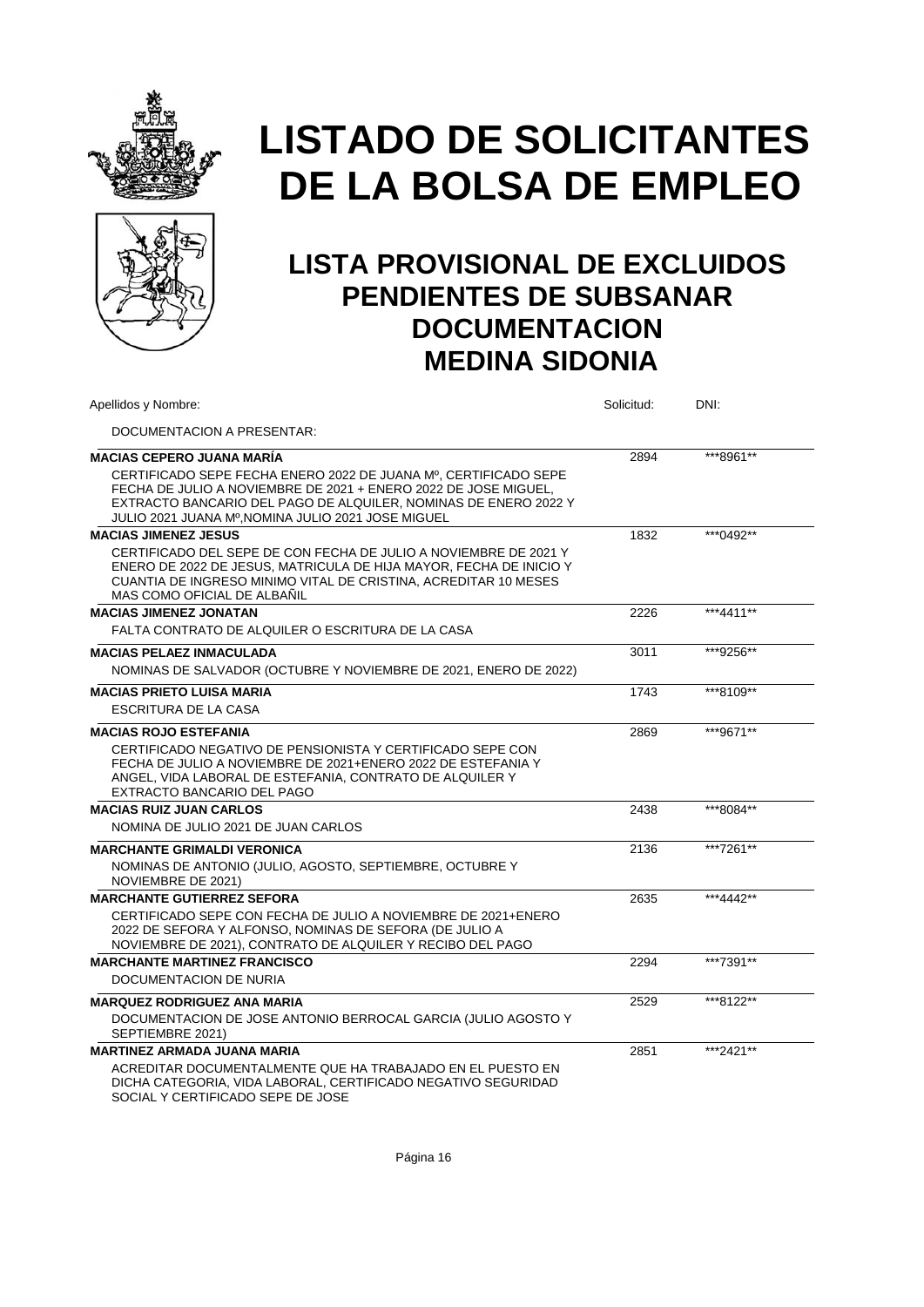



| Apellidos y Nombre:                                                                                                                                                                                                            | Solicitud: | DNI:      |
|--------------------------------------------------------------------------------------------------------------------------------------------------------------------------------------------------------------------------------|------------|-----------|
| DOCUMENTACION A PRESENTAR:                                                                                                                                                                                                     |            |           |
| <b>MARTINEZ BENITEZ FRANCISCO</b>                                                                                                                                                                                              | 2451       | ***2350** |
| NOMINAS DE FRANCISCO JAVIER (AGOSTO, SEPTIEMBRE, OCTUBRE, Y 13<br>DE NOVIEMBRE 2021), NOMINAS DE JESUS MANUEL (14, 15 Y 18 DE<br>OCTUBRE Y 1 DE NOVIEMBRE 2021), NOMINAS DE FRANCISCO (JULIO Y<br>NOVIEMBRE 2021)              |            |           |
| <b>MARTINEZ BETANZOS JESUS MANUEL</b>                                                                                                                                                                                          | 2455       | ***4439** |
| NOMINAS DE FRANCISCO JAVIER (AGOSTO, SEPTIEMBRE, OCTUBRE, Y 13<br>DE NOVIEMBRE 2021), NOMINAS DE JESUS MANUEL (14, 15 Y 18 DE<br>OCTUBRE Y 1 DE NOVIEMBRE 2021), NOMINAS DE FRANCISCO (JULIO Y<br>NOVIEMBRE 2021)              |            |           |
| <b>MARTINEZ BETANZOS MARIA MAR</b>                                                                                                                                                                                             | 2457       | ***0555** |
| NOMINAS DE FRANCISCO JAVIER (AGOSTO, SEPTIEMBRE, OCTUBRE, Y 13<br>DE NOVIEMBRE 2021), NOMINAS DE JESUS MANUEL (14, 15 Y 18 DE<br>OCTUBRE Y 1 DE NOVIEMBRE 2021), NOMINAS DE FRANCISCO (JULIO Y<br>NOVIEMBRE 2021)              |            |           |
| <b>MARTINEZ GRIMALDI ALFONSO</b>                                                                                                                                                                                               | 2191       | ***2439** |
| CUANTÍA MENSUAL DE LA PRESTACION DE MANUEL CON FECHA DE JULIO A<br>NOVIEMBRE DE 2021                                                                                                                                           |            |           |
| <b>MARTINEZ GRIMALDI JUAN LUIS</b>                                                                                                                                                                                             | 2230       | ***9203** |
| FECHA DE INICIO DE INGRESO MINIMO VITAL                                                                                                                                                                                        |            |           |
| <b>MARTINEZ SANCHEZ MARIA DEL CARMEN</b>                                                                                                                                                                                       | 3060       | ***2467** |
| DOCUMENTACION REQUERIDA PARA LA BOLSA DE HUMBERTO.<br>CERTIFICADO SEPE CON FECHA DE JULIO A NOVIEMBRE DE 2021+ENERO<br>2022 DE TODOS, CERTIFICADO NEGATIVO DE PENSIONISTA DE TODOS,<br>NOMINA DE PALOMA (INICIO EL 22/11/2021) |            |           |
| <b>MASKOUR HASSAN</b>                                                                                                                                                                                                          | 2811       | ***1619** |
| NOMINAS DE HASSAM (JULIO Y AGOSTO DE 2021), NOMINAS DE NEZHA<br>(JULIO 2021, 29 A 30 DE SEPTIEMBRE DE 2021)                                                                                                                    |            |           |
| <b>MATEOS GARCIA ESTRELLA</b>                                                                                                                                                                                                  | 2825       | ***0736** |
| CONTRATO DE ALQUILER Y RECIBO DEL PAGO                                                                                                                                                                                         |            |           |
| <b>MATEOS UTRERA JUAN DE DIOS</b>                                                                                                                                                                                              | 2824       | ***8084** |
| CONTRATO DE ALQUILER Y RECIBO DEL PAGO                                                                                                                                                                                         |            |           |
| <b>MEJIAS DOMINGUEZ Mª ROSA</b>                                                                                                                                                                                                | 2157       | ***9218** |
| PENSIÓN BARBARA AÑO 2022                                                                                                                                                                                                       |            |           |
| <b>MENDOZA MOTA MANUEL</b>                                                                                                                                                                                                     | 1643       | ***3033** |
| ACREDITAR DOCUMENTALMENTE QUE HA TRABAJADO EN EL PUESTO EN<br><b>DICHA CATEGORIA</b>                                                                                                                                           |            |           |
| <b>MONTOYA HEREDIA FABIOLA</b>                                                                                                                                                                                                 | 1536       | ***8181** |
| CERTIFICADO SEPE CON FECHA DE JULIO A NOVIEMBRE DE 2021+ENERO<br>2022 DE EMILIO Y FABIOLA, MATRICULA DE EMILIO HIJO                                                                                                            |            |           |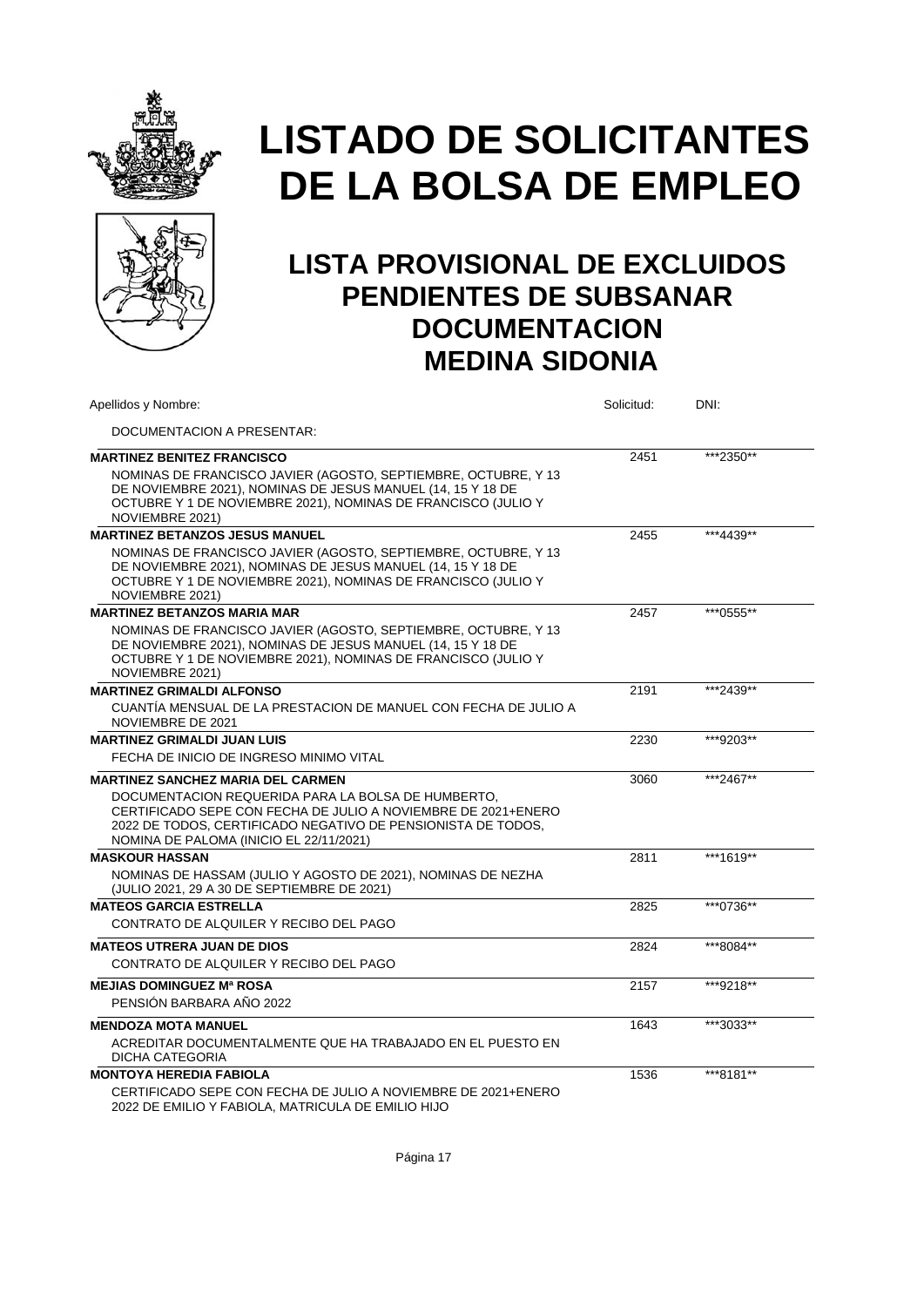



### **LISTA PROVISIONAL DE EXCLUIDOS PENDIENTES DE SUBSANAR DOCUMENTACION MEDINA SIDONIA**

| Apellidos y Nombre:                                                                                                                                                                                                  | Solicitud: | DNI:      |  |
|----------------------------------------------------------------------------------------------------------------------------------------------------------------------------------------------------------------------|------------|-----------|--|
| DOCUMENTACION A PRESENTAR:                                                                                                                                                                                           |            |           |  |
| <b>MORENO DIAZ ANGEL DE LA CRUZ</b>                                                                                                                                                                                  | 2870       | ***0553** |  |
| CERTIFICADO NEGATIVO DE PENSIONISTA Y CERTIFICADO SEPE CON<br>FECHA DE JULIO A NOVIEMBRE DE 2021+ENERO 2022 DE ESTEFANIA Y<br>ANGEL, VIDA LABORAL DE ESTEFANIA, CONTRATO DE ALQUILER Y<br>EXTRACTO BANCARIO DEL PAGO |            |           |  |
| <b>MORENO GONZALEZ FRANCISCO</b>                                                                                                                                                                                     | 2671       | ***3030** |  |
| NOMINAS DE FRANCISCO (JULIO Y OCTUBRE 2021)                                                                                                                                                                          |            |           |  |
| <b>MORENO GUERRERO JOSE ANTONIO</b>                                                                                                                                                                                  | 2377       | ***2628** |  |
| CERTIFICADO NEGATIVO DE PENSIONISTA, CERTIFICADO COLECTIVO<br><b>HISTORICO</b>                                                                                                                                       |            |           |  |
| <b>MORENO HERRERA Mª PAZ</b>                                                                                                                                                                                         | 2346       | ***8657** |  |
| CERTIFICADO DEL SEPE CON FECHA DE JULIO DE 2021 A ENERO DE 2022<br>(EXLUYENDO DICIEMBRE) DE MºPAZ, NOMINA DE JOSE ANTONIO (ENERO<br>2022), CONTRATO DE ALQUILER, EXTRACTO BANCARIO DEL PAGO                          |            |           |  |
| <b>MORENO PUERTA MARIA SANTOS</b>                                                                                                                                                                                    | 2536       | ***9204** |  |
| NOMINA DE LUCAS BENITEZ GARCIA (OCTUBRE 2021)                                                                                                                                                                        |            |           |  |
| <b>MORON CORTES ALBERTO</b>                                                                                                                                                                                          | 2984       | ***9717** |  |
| ACREDITAR FECHA DE INICIO DE INGRESO MINIMO VITAL DE ALBERTO Y<br><b>SARA</b>                                                                                                                                        |            |           |  |
| <b>MORON CORTES IGNACIO</b>                                                                                                                                                                                          | 3041       | ***8165** |  |
| ACREDITAR 18 MESES COMO OFICIAL DE ALBAÑIL, MATRICULA DE HIJOS,<br>NOMINAS DE IGNACIO (JULIO, SEPTIEMBRE, OCTUBRE, NOVIEMBRE DE 2021 Y<br><b>ENERO 2022)</b>                                                         |            |           |  |
| <b>MORON CORTES JESUS MANUEL</b>                                                                                                                                                                                     | 2962       | ***9717** |  |
| DOCUMENTACION REQUERIDA PARA LA BOLSA DE TODOS LOS MIEMBROS<br><b>MAYORES DE 16 ANOS</b>                                                                                                                             |            |           |  |
| <b>MOTA VILLALON JOSE</b>                                                                                                                                                                                            | 2709       | ***7401** |  |
| CERTIFICADO NEGATIVO DE PENSIONISTA O MATRICULA DE ANTONIO                                                                                                                                                           |            |           |  |
| <b>MUÑOZ FLOR MARINA</b>                                                                                                                                                                                             | 2188       | ***0733** |  |
| PENSION JUANA ANO 2022, FECHA DE INICIO DE INGRESO MINIMO VITAL Y<br>PROTECCION FAMILIAR                                                                                                                             |            |           |  |
| <b>MUNOZ MARCHANTE ANTONIO LUIS</b>                                                                                                                                                                                  | 2092       | ***9280** |  |
| <b>ESCRITURA DE LA CASA</b>                                                                                                                                                                                          |            |           |  |
| <b>MUNOZ MARCHANTE DOLORES</b><br>SENTENCIA DE SEPARACION                                                                                                                                                            | 2796       | ***9658** |  |
| <b>MUNOZ MARCHANTE INMACULADA</b>                                                                                                                                                                                    | 1472       | ***8072** |  |
| FECHA DE INICIO DE INGRESO MINIMO VITAL                                                                                                                                                                              |            |           |  |
| <b>MUNOZ MARTINEZ JORGE</b><br>DOCUMENTACION REQUERIDA PARA LA BOLSA                                                                                                                                                 | 3015       | ***7524** |  |
|                                                                                                                                                                                                                      |            |           |  |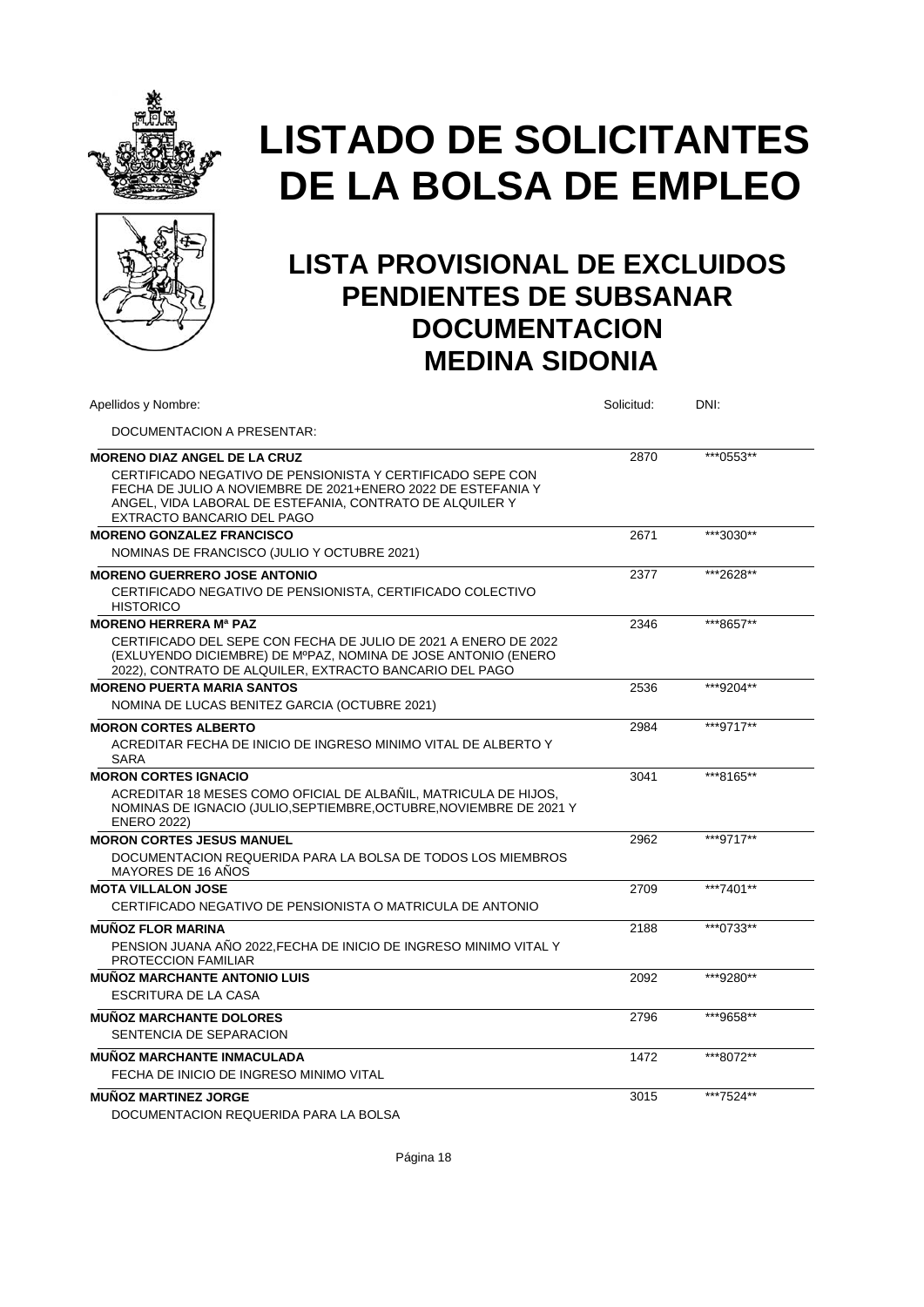



| Apellidos y Nombre:                                                                                                                                                                                                         | Solicitud: | DNI:      |
|-----------------------------------------------------------------------------------------------------------------------------------------------------------------------------------------------------------------------------|------------|-----------|
| DOCUMENTACION A PRESENTAR:                                                                                                                                                                                                  |            |           |
| <b>NAVARRO AMADOR JOSEFA</b>                                                                                                                                                                                                | 2202       | ***7537** |
| CONTRATO DE ALQUILER Y EXTRACTO BANCARIO DEL PAGO                                                                                                                                                                           |            |           |
| <b>NAVARRO BANCALERO CRISTINA</b>                                                                                                                                                                                           | 2650       | ***9733** |
| NOMINA DE LORENZO (ENERO 2022)                                                                                                                                                                                              |            |           |
| <b>NAVARRO SANCHEZ DANIEL</b>                                                                                                                                                                                               | 2278       | ***4428** |
| NOMINAS DE DANIEL (JULIO, AGOSTO, SEPTIEMBRE Y OCTUBRE DE 2021)                                                                                                                                                             |            |           |
| <b>NOUARI ABDELHAK</b>                                                                                                                                                                                                      | 2634       | ***8201** |
| ACREDITAR FECHA DE INICIO DE INGRESO MINIMO VITAL                                                                                                                                                                           |            |           |
| <b>NOUARI MOHAMMED</b>                                                                                                                                                                                                      | 1950       | ***8837** |
| ACREDITAR FECHA DE INICIO DE INGRESO MINIMO VITAL                                                                                                                                                                           |            |           |
| <b>NUÑEZ CARDENAS FRANCISCO</b>                                                                                                                                                                                             | 1631       | ***8579** |
| NOMINA DE AGOSTO DE FRANCISCO NUÑEZ CARDENAS, ACREDITAR QUE<br>HA TRABAJADO COMO OFICIAL DE JARDINERIA                                                                                                                      |            |           |
| <b>NUÑEZ CARDENAS VICENTE</b>                                                                                                                                                                                               | 2871       | ***8616** |
| CERTIFICADO SEPE CON FECHA DE JULIO 2021 A ENERO DE 2022 DE HIJOS,<br>NOMINAS DE 2021 (JULIO Y AGOSTO DE VICENTE, DE JULIO A NOVIEMBRE<br>DE JUANA, JULIO Y AGOSTO DE JOSE MANUEL, JULIO, AGOSTO Y<br>SEPTIEMBRE DE CARLOS) |            |           |
| <b>NUÑEZ PAVON FRANCISCO</b>                                                                                                                                                                                                | 1635       | ***4183** |
| NOMINA DE AGOSTO DE FRANCISCO NUÑEZ CARDENAS                                                                                                                                                                                |            |           |
| <b>NUÑEZ PAVON MARIO</b>                                                                                                                                                                                                    | 1634       | ***4183** |
| NOMINA DE AGOSTO DE FRANCISCO NUÑEZ CARDENAS                                                                                                                                                                                |            |           |
| <b>OLIVENCIA CANTERO ZAIRA</b>                                                                                                                                                                                              | 2339       | ***4445** |
| DOCUMENTACION REQUERIDA PARA LA BOLSA DE JOSE RAMON, NOMINAS<br>DE ZAIRA (NOVIEMBRE 2021 Y ENERO 2022 NAVAZOS BOYAR S.L.)                                                                                                   |            |           |
| <b>ORDOÑEZ CORELLA OSCAR</b>                                                                                                                                                                                                | 3068       | ***2076** |
| EMPADRONAMIENTO DE JULIO 2021 A FEBRERO 2022 Y DOCUMENTACION<br>DE LAS PERSONAS CON LAS QUE ESTUVIERA CONVIVIENDO EN DICHO<br><b>PERIODO</b>                                                                                |            |           |
| <b>ORELLANA PERDIGONES JULIA</b>                                                                                                                                                                                            | 2820       | ***2813** |
| <b>MATRICULA DE HIJO</b>                                                                                                                                                                                                    |            |           |
| <b>PAREDES SANCHEZ ALEJANDRO</b>                                                                                                                                                                                            | 2342       | ***9754** |
| DOCUMENTACION REQUERIDA PARA LA BOLSA DE JUAN Y BEATRIZ.<br>CERTIFICADO NEGATIVO DE PENSIONISTA Y CERTIFICADO SEPE CON<br>FECHA DE JULIO DE 2021 A ENERO DE 2022 (EXCLUYENDO DICIEMBRE) DE<br><b>ALEJANDRO</b>              |            |           |
| <b>PARRA MONTES DE OCA JUAN JESUS</b>                                                                                                                                                                                       | 2523       | ***8659** |
| ACREDITAR FECHA DE INICIO Y CUANTIA DE PRESTACION DE INCAPACIDAD<br>Y DE PRESTACION FAMILIAR, NOMINAS DE JULIO Y SEPTIEMBRE DE 2021 DE<br><b>JUAN JESUS</b>                                                                 |            |           |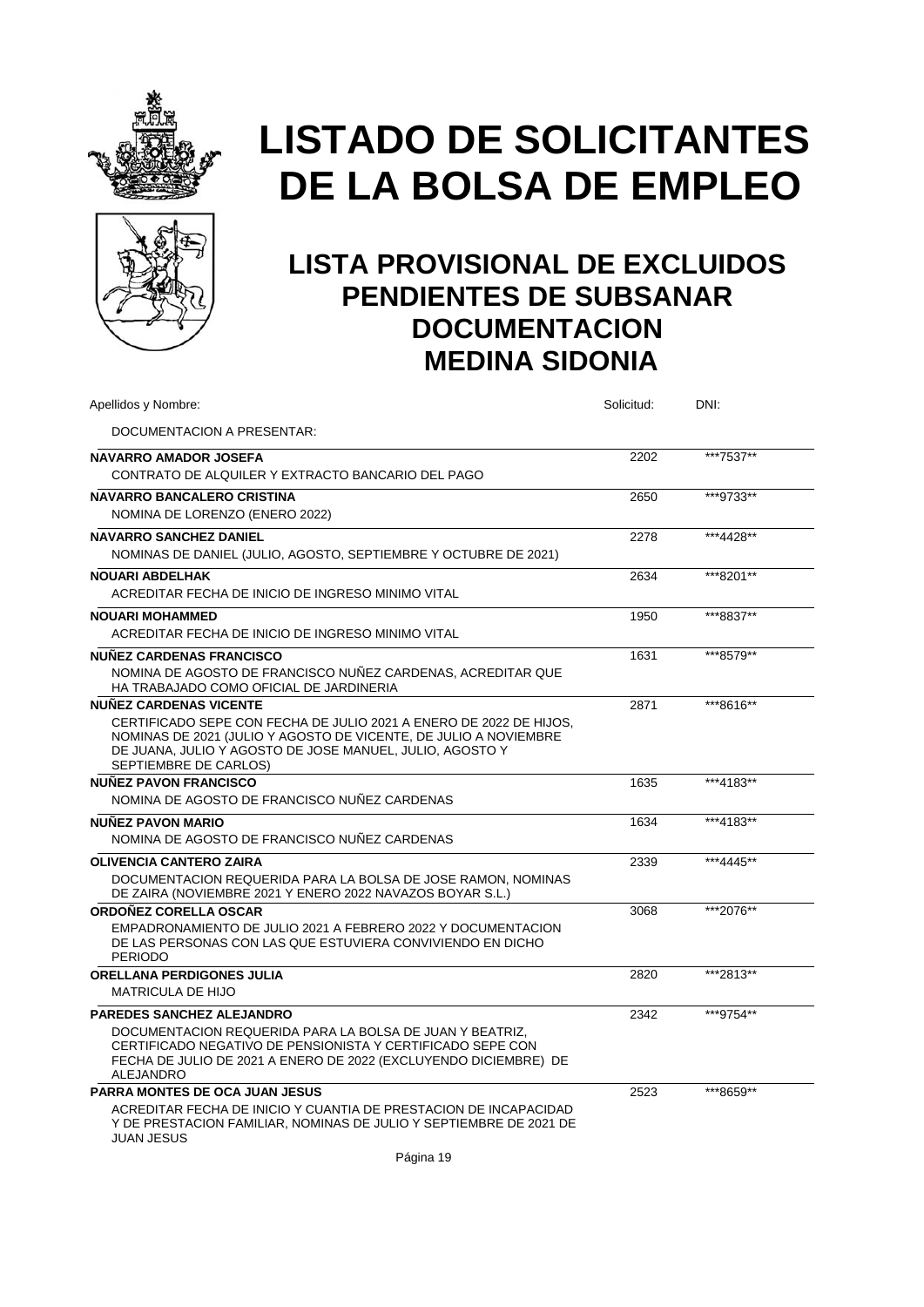



### **LISTA PROVISIONAL DE EXCLUIDOS PENDIENTES DE SUBSANAR DOCUMENTACION MEDINA SIDONIA**

| Apellidos y Nombre:                                                                                                                                                                     | Solicitud: | DNI:      |  |
|-----------------------------------------------------------------------------------------------------------------------------------------------------------------------------------------|------------|-----------|--|
| DOCUMENTACION A PRESENTAR:                                                                                                                                                              |            |           |  |
| <b>PAVON AGUILERA Mª ISABEL</b>                                                                                                                                                         | 1633       | ***0307** |  |
| NOMINA DE AGOSTO DE FRANCISCO NUÑEZ CARDENAS                                                                                                                                            |            |           |  |
| <b>PAVON AGUILERA MANUEL</b>                                                                                                                                                            | 1490       | ***7521** |  |
| NOMINAS DE MANUEL (DE JULIO DE 2021 A ENERO DE 2022, EXCLUYENDO<br>DICIEMBRE), DOCUMENTACION DE FRANCISCA PAVON AGUILERA                                                                |            |           |  |
| <b>PAVON GARCIA ALBERTO</b>                                                                                                                                                             | 2947       | ***9841** |  |
| NOMINAS DE JULIO DE 2021 A ENERO DE 2022, EXCLUYENDO DICIEMBRE,<br>CONTRATO DE ALQUILER Y EXTRACTO BANCARIO DEL PAGO.<br>DOCUMENTACION DE Mº PAZ PAVON GARCIA                           |            |           |  |
| <b>PAVON GARCIA JOSEFA</b>                                                                                                                                                              | 3061       | ***8180** |  |
| PENSION MADRE AÑO 2022                                                                                                                                                                  |            |           |  |
| PEREIRA TORRES JUANA                                                                                                                                                                    | 3169       | ***2601** |  |
| FALTA CERTIFICADO DEL SEPE DE CON FECHA DE JULIO A NOVIEMBRE DE<br>2021 Y ENERO DE 2022, CERTIFICADO NEGATIVO DE PENSIONISTA, 4º<br>TRIMESTRE DE AUTONOMO                               |            |           |  |
| <b>PEREZ AMADOR DIEGO</b>                                                                                                                                                               | 2609       | ***8088** |  |
| FALTAN NOMINAS DE FRANCISCO (JULIO, SEPTIEMBRE, OCTUBRE Y<br>NOVIEMBRE DE 2021 Y ENERO DE 2022)                                                                                         |            |           |  |
| PEREZ ASTORGA AFRICA                                                                                                                                                                    | 3058       | ***3011** |  |
| FALTA CERTIFICADO NEGATIVO DE PENSIONISTA DE FRANCISCA,<br>CERTIFICADO DEL SEPE DE FRANCISCA Y AFRICA                                                                                   |            |           |  |
| PEREZ BENITEZ MARIA CRISTINA                                                                                                                                                            | 3032       | ***9288** |  |
| NOMINA DE ANDRES (OCTUBRE 2021)                                                                                                                                                         |            |           |  |
| PEREZ CAMACHO MARIA SALUD                                                                                                                                                               | 2735       | ***8163** |  |
| DOCUMENTACION REQUERIDA PARA LA BOLSA DE FRANCISCO Y Mº PAZ.<br>NOMINAS DE NOVIEMBRE DE 2021 Y ENERO DE 2022 DE MºSALUD                                                                 |            |           |  |
| PEREZ CAMACHO OLGA MARIA                                                                                                                                                                | 2096       | ***8157** |  |
| CERTIFICADO NEGATIVO DE PENSIONISTA DE OLGA Y FRANCISCO                                                                                                                                 |            |           |  |
| <b>PEREZ DOBLA FRANCISCO</b>                                                                                                                                                            | 2296       | ***0481** |  |
| NOMINAS DE FRANCISCO (DE JULIO 2021 A ENERO 2022, EXCLUYENDO<br>DICIEMBRE). ACREDITAR QUE HA TRABAJADO COMO OFICIAL DE<br><b>MANTENIMIENTO</b>                                          |            |           |  |
| PEREZ GOMEZ JOSEFA                                                                                                                                                                      | 1813       | ***7477** |  |
| NOMINAS DE ANTONIO DE JULIO, AGOSTO Y NOVIEMBRE DE 2021                                                                                                                                 |            |           |  |
| PEREZ GUTIERREZ MARIA DEL PILAR<br>EMPADRONAMIENTO DE LOS MESES DE JULIO A 20 DE SEPTIEMBRE DE 2021<br>Y DOCUMENTACION DE LAS PERSONAS CON LAS QUE ESTUVIERA EN DICHO<br><b>PERIODO</b> | 2037       | ***0719** |  |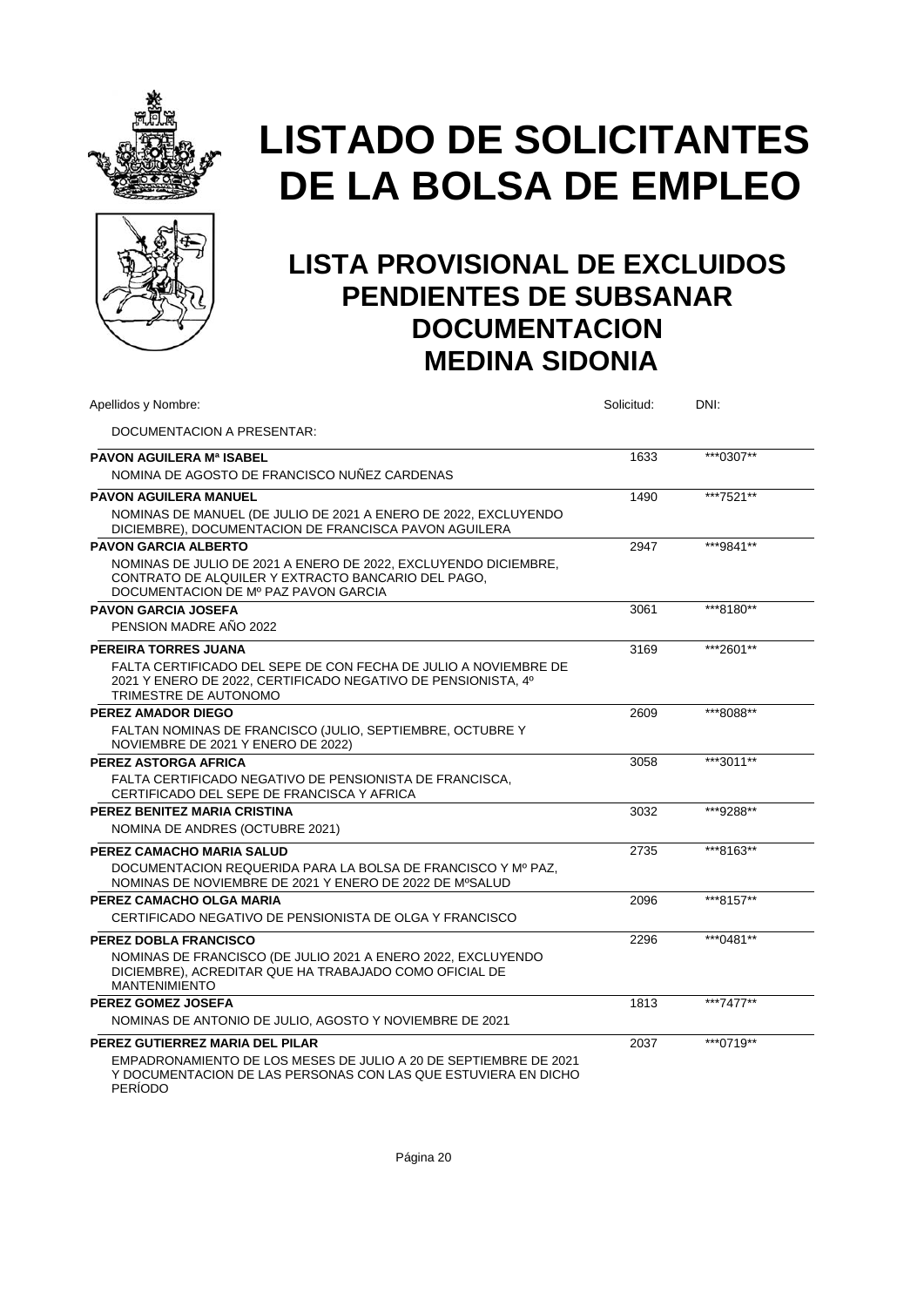



| Apellidos y Nombre:                                                                                                                                                                                                                                                                                   | Solicitud: | DNI:      |
|-------------------------------------------------------------------------------------------------------------------------------------------------------------------------------------------------------------------------------------------------------------------------------------------------------|------------|-----------|
| DOCUMENTACION A PRESENTAR:                                                                                                                                                                                                                                                                            |            |           |
| PEREZ LUNA MARIA<br>CERTIFICADO DEL SEPE CON FECHA DE JULIO DE 2021 A ENERO DE<br>2022(EXLUYENDO DICIEMBRE)DE MARIA, NOMINAS DE DANIEL (JULIO A<br>NOVIEMBRE DE 2021 Y ENERO DE 2022), CONTRATO DE ALQUILER, FECHA DE<br>INICIO DE INGRESO MINIMO VITAL                                               | 3056       | ***4428** |
| PEREZ PEREZ MARIA JOSE<br>NOMINA DE JULIO DE 2021 DE ANTONIO, NOMINAS DE JULIO Y AGOSTO DE<br><b>2021 DE IVAN</b>                                                                                                                                                                                     | 2541       | ***8976** |
| QUINTERO ESTUDILLO ANDRES<br>NOMINA DE ANDRES (OCTUBRE 2021)                                                                                                                                                                                                                                          | 3035       | ***8569** |
| <b>QUINTERO GOMEZ MARIO</b><br>INGRESOS DE PEDRO (ULTIMOS DOS TRIMESTRES DE 2021), VIDA LABORAL<br>DE MARIO, FECHA DE INICIO DE COBRO DEL INGRESO MINIMO VITAL                                                                                                                                        | 3077       | ***0738** |
| <b>RAKDANI DERRAM MOSTAFA</b><br>DOCUMENTACION DE MATI RAKDANI (JULIO, AGOSTO Y SEPTIEMBRE 2021)                                                                                                                                                                                                      | 2580       | ***3586** |
| <b>RAKDANI EJJOUADI FATIMA</b><br>DOCUMENTACION DE MATI RAKDANI (JULIO, AGOSTO Y SEPTIEMBRE 2021)                                                                                                                                                                                                     | 2579       | ***3586** |
| RAKDANI EJJOUADI HIND<br>NOMINAS DE MOUNIR (6 A 8 DE ENERO 2022 Y 29-30 ENERO 2022),<br>ACREDITAR FECHA DE INICIO DE COBRO DE PROTECCION FAMILIAR                                                                                                                                                     | 2885       | ***4113** |
| <b>RAKDANI EL MOUFLIH CHAOUKI</b><br>ACREDITAR FECHA DE INICIO DE COBRO DE PRESTACIÓN FAMILIAR POR<br><b>HIJO DE CHAOUKI</b>                                                                                                                                                                          | 1923       | ***9222** |
| <b>RAMOS CALVENTE FRANCISCA</b><br>NOMINA DE NOVIEMBRE 2021 DE FRANCISCA, CERTIFICADO DEL SEPE CON<br>FECHA DE JULIO DE 2021 A ENERO DE 2022 (EXLUYENDO DICIEMBRE) DE<br>FRANCISCA Y JESUS. CERTIFICADO NEGATIVO DE PENSIONISTA DE JESUS.<br>DOCUMENTACION DE JESUS DAMIAN RAMOS(JULIO Y AGOSTO 2021) | 2779       | ***0356** |
| <b>RAMOS ESTUDILLO INES MARIA</b><br>EXTRACTO BANCARIO DEL PAGO DEL ALQUILER                                                                                                                                                                                                                          | 2036       | ***9238** |
| <b>RAMOS QUINTERO MARCOS</b><br>ACREDITAR FECHA DE INICIO DE INGRESO MINIMO VITAL, ACREDITAR UN<br>MES MAS COMO OFICIAL PRIMERA DE PINTURA                                                                                                                                                            | 1963       | ***8071** |
| <b>REYES CALVENTE FRANCISCA</b><br>DOCUMENTACION REQUERIDA PARA LA BOLSA DE JOSE MANUEL                                                                                                                                                                                                               | 1598       | ***7555** |
| <b>RODRIGUEZ ARCILA JOSE</b><br>NOMINAS DE JOSE (1 A 6 DE JULIO, 7 A 11 DE JULIO, 4 A 8 DE OCTUBRE, 8 A<br>23 DE NOVIEMBRE, 29 A 30 DE NOVIEMBRE DE 2021)                                                                                                                                             | 2813       | ***7305** |
| RODRIGUEZ BENITEZ FRANCISCA<br>FALTA CERTIFICADO DEL SEPE CON FECHA DE JULIO DE 2021 A ENERO DE<br>2022 (EXLUYENDO DICIEMBRE) DE MARTA                                                                                                                                                                | 3040       | ***8072** |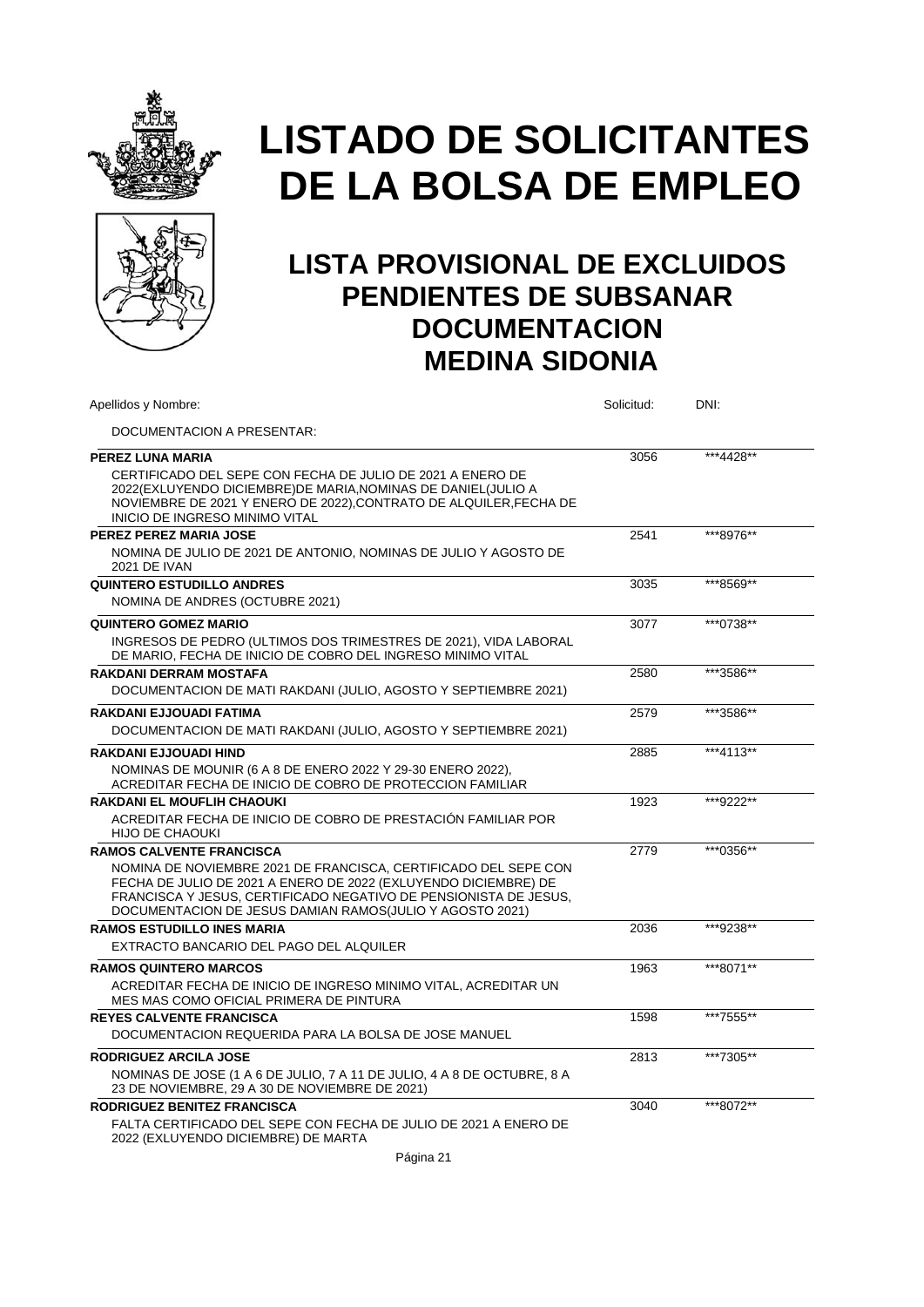



### **LISTA PROVISIONAL DE EXCLUIDOS PENDIENTES DE SUBSANAR DOCUMENTACION MEDINA SIDONIA**

| Apellidos y Nombre:                                                                                                                                                                                                                                                                     | Solicitud: | DNI:      |
|-----------------------------------------------------------------------------------------------------------------------------------------------------------------------------------------------------------------------------------------------------------------------------------------|------------|-----------|
| DOCUMENTACION A PRESENTAR:                                                                                                                                                                                                                                                              |            |           |
| <b>RODRIGUEZ FLOR TAMARA</b>                                                                                                                                                                                                                                                            | 2897       | ***4418** |
| NOMINAS DE ILDEFONSO (JULIO Y AGOSTO 2021)                                                                                                                                                                                                                                              |            |           |
| <b>ROMERO REYES CARMEN MARIA</b>                                                                                                                                                                                                                                                        | 2531       | ***0489** |
| NOMINA DE JESUS (29 A 30 DE NOVIEMBRE DE 2021)                                                                                                                                                                                                                                          |            |           |
| <b>ROMERO RUIZ TAMARA</b>                                                                                                                                                                                                                                                               | 2569       | ***6080** |
| ELEGIR PUESTO AL QUE OPTA                                                                                                                                                                                                                                                               |            |           |
| <b>RUBIO GIL ANTONIA</b>                                                                                                                                                                                                                                                                | 2777       | ***8962** |
| DNI DE JUAN DE DIOS SR, MATRICULA O DOCUMENTACION DE CLAUDIA,<br>CERTIFICADO NEGATIVO DE PENSIONISTA Y CERTIFICADO DEL SEPE CON<br>FECHA DE JULIO DE 2021 A ENERO DE 2022 (EXLUYENDO DICIEMBRE) DE<br>LOS MIEMBROS, NOMINAS JUAN DE DIOS SM Y JULIO ALBERTO (ENERO 2022)                |            |           |
| <b>RUBIO GIL JOSE MARIA</b>                                                                                                                                                                                                                                                             | 1595       | ***0323** |
| NOMINA DE JULIO DE 2021 DE JOSE Mº, DOCUMENTACION DE CATALINA GIL<br>MORENO (JULIO, AGOSTO Y SEPTIEMBRE 2021)                                                                                                                                                                           |            |           |
| <b>RUEDA BERROCAL FRANCISCO JAVIER</b>                                                                                                                                                                                                                                                  | 3036       | ***6084** |
| CERTIFICADO SEPE CON FECHA ENERO DE 2022 DE TODOS LOS<br>MIEMBROS, NOMINAS DE FRANCISCO (12-23 JULIO, 12-29 AGOSTO, 14 Y 18 DE<br>OCTUBRE, 1, 8 Y 10 DE NOVIEMBRE), NOMINAS DE JUAN(17-31 AGOSTO, 14 Y 18<br>DE OCTUBRE, 1, 7, 8, 9 Y 10 NOVIEMBRE), FECHA DE INICIO DE ING. MIN. VITAL |            |           |
| <b>RUIZ BARRERA JOSEFA</b>                                                                                                                                                                                                                                                              | 2876       | ***8089** |
| CERTIFICADO SEPE CON FECHA DE JULIO A NOVIEMBRE DE 2021+ENERO<br>2022 DE JOSEFA, CERTIFICADO NEGATIVO DE PENSIONISTA DE JOSE LUIS                                                                                                                                                       |            |           |
| <b>RUIZ BETANZOS SANTIAGO</b>                                                                                                                                                                                                                                                           | 2675       | ***3015** |
| <b>MATRICULA DE SANTIAGO</b>                                                                                                                                                                                                                                                            |            |           |
| <b>RUIZ GUERRERO MIGUEL ANGEL</b>                                                                                                                                                                                                                                                       | 2397       | ***0543** |
| ACREDITAR PUESTO DE OFICIAL DE JARDINERIA                                                                                                                                                                                                                                               |            |           |
| <b>SANCHEZ BETANZOS ANA MARIA</b>                                                                                                                                                                                                                                                       | 2665       | ***8609** |
| NOMINA DE ANTONIO MANUEL (JULIO 2021), DECLARACION DEL IRPF DE<br><b>ANTONIO</b>                                                                                                                                                                                                        |            |           |
| <b>SANCHEZ FERNANDEZ LUCIA</b>                                                                                                                                                                                                                                                          | 3047       | ***9490** |
| CONTRATO DE ALQUILER Y EXTRACTO BANCARIO DEL PAGO                                                                                                                                                                                                                                       |            |           |
| <b>SANCHEZ FLORES ALFONSO</b><br>DNI DE LOS MIEMBROS MAYORES DE 16 AÑOS, VIDA LABORAL Y<br>CERTIFICADO SEPE DE ESTEFANIA, ACREDITAR 12 MESES COMO OFICIAL DE<br><b>PINTURA</b>                                                                                                          | 2545       | ***0353** |
| <b>SANCHEZ MACIAS JUAN CARLOS</b>                                                                                                                                                                                                                                                       | 2075       | ***2420** |
| NOMINAS DE CARLOS(SEPTIEMBRE, OCTUBRE, NOVIEMBRE 2021 Y ENERO<br>2022), DE JUAN CARLOS(3 SEPTIEMBRE 2021), ACREDITAR 18 MESES COMO<br>OFICIAL DE ALBANIL(ASEGURARSE QUE EN LOS CONTRATOS.<br>CERTIFICADOS DE EMPRESAS O NOMINAS APARECE ESPECIFICADO EL<br>PUESTO DE ALBAÑIL)           |            |           |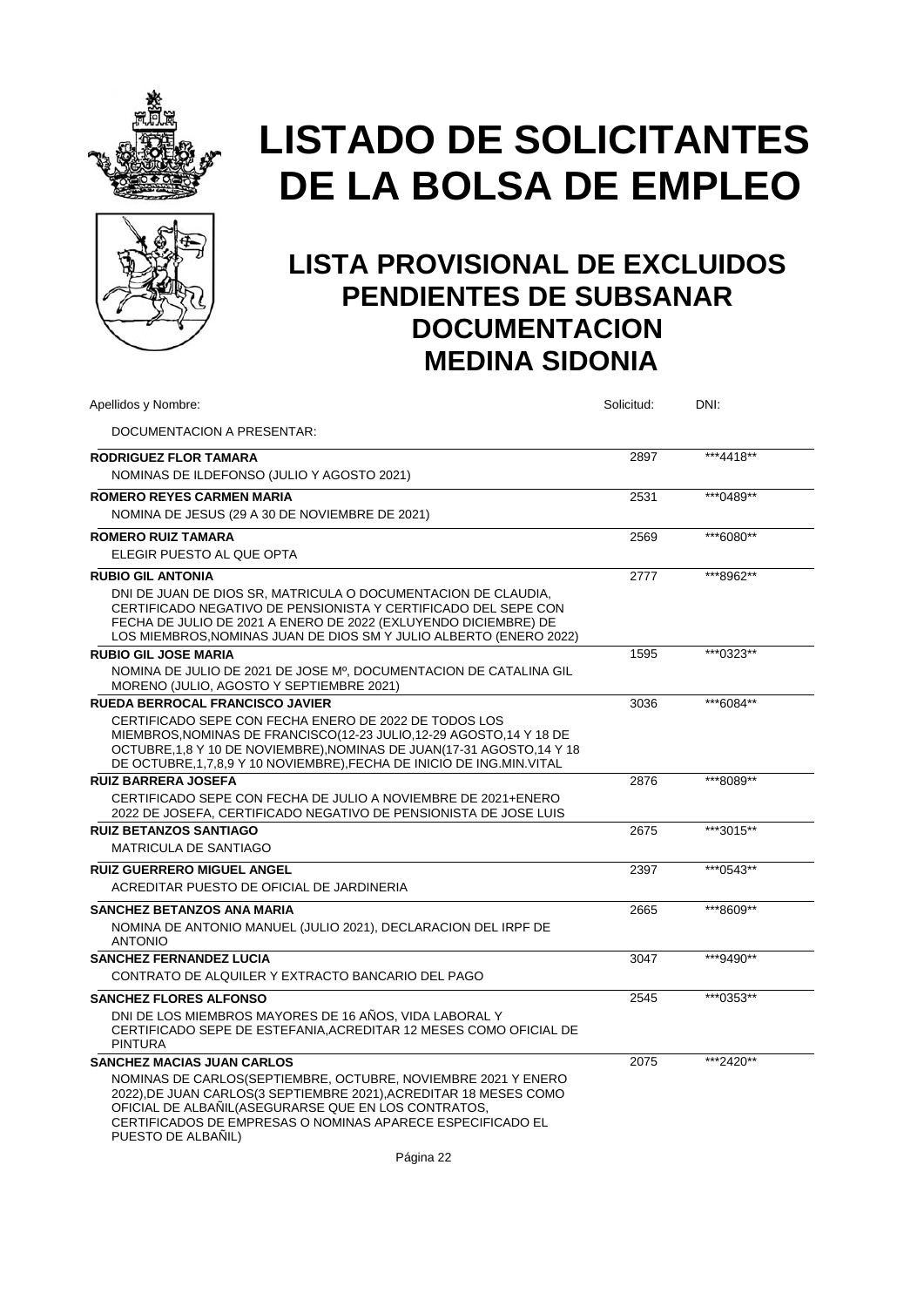



| Apellidos y Nombre:                                                                                                                                                                                                                                                                                                   | Solicitud: | DNI:      |
|-----------------------------------------------------------------------------------------------------------------------------------------------------------------------------------------------------------------------------------------------------------------------------------------------------------------------|------------|-----------|
| DOCUMENTACION A PRESENTAR:                                                                                                                                                                                                                                                                                            |            |           |
| <b>SANCHEZ MEJIAS JUAN DE DIOS</b><br>DNI DE JUAN DE DIOS SR, DOCUMENTACION CLAUDIA, CERTIFICADO<br>NEGATIVO DE PENSIONISTA Y CERTIFICADO DEL SEPE JULIO DE 2021 A<br>ENERO DE 2022(EXLUYENDO DICIEMBRE) DE MIEMBROS, NOMINAS ENERO<br>2022(JUAN DE DIOS SM Y JULIO ALBERTO, ACREDITAR 18 MESES DE OFICIAL<br>ALBAÑIL | 2776       | ***8586** |
| <b>SANCHEZ MORENO MARIA ISABEL</b><br>NOMINAS DE PAULA (JULIO, AGOSTO, SEPTIEMBRE, NOVIEMBRE 2021 Y<br><b>ENERO 2022)</b>                                                                                                                                                                                             | 2682       | ***0358** |
| <b>SANCHEZ ORTEGA JOSE ANTONIO</b><br>CERTIFICADO NEGATIVO DE PENSIONISTA DE JOSE ANTONIO Y ANTONIA                                                                                                                                                                                                                   | 2473       | ***8123** |
| <b>SANCHEZ PEREZ MILAGROSA</b><br>NOMINAS DE FRANCISCO (JULIO Y OCTUBRE 2021)                                                                                                                                                                                                                                         | 2670       | ***0470** |
| <b>TIRADO REYES IRENE</b><br>NOMINAS DE FRANCISCO (DE JULIO 2021 A ENERO 2022, EXCLUYENDO<br>DICIEMBRE)                                                                                                                                                                                                               | 2295       | ***9714** |
| <b>TORRES GARCIA ALBA</b><br>CERTIFICADO SEPE CON FECHA ENERO DE 2022                                                                                                                                                                                                                                                 | 2717       | ***6083** |
| <b>TORRES RODRIGUEZ ANTONIA</b><br>NOMINA DE AGUSTIN (17 A 24 DE NOVIEMBRE DE 2021)                                                                                                                                                                                                                                   | 2350       | ***0381** |
| <b>UREBA JIMENEZ JOSE</b><br>FALTA CERTIFICADO SEPE CON FECHA DE JULIO A NOVIEMBRE DE 2021 +<br>ENERO DE 2022 DE ISABEL Y JOSE. VIDA LABORAL DE JOSE. NOMINAS DE<br>ISABEL (JULIO, AGOSTO, SEPTIEMBRE, OCTUBRE Y NOVIEMBRE 2021)                                                                                      | 2808       | ***9296** |
| <b>VACA TENORIO ANDREA</b><br>DOCUMENTACION REQUERIDA PARA LA BOLSA DE TODOS LOS MIEMBROS                                                                                                                                                                                                                             | 3004       | ***8535** |
| <b>VALIENTE DAVILA FRANCISCO JOSE</b><br>CERTIFICADO DEL SEPE DE CON FECHA DE JULIO A NOVIEMBRE DE 2021 Y<br>ENERO DE MYRIAM, NOMINAS DE FRANCISCO (DE JULIO A NOVIEMBRE 2021<br>Y ENERO 2022) Y DE MYRIAM (JULIO Y AGOSTO 2021 Y ENERO 2022)                                                                         | 2886       | ***4418** |
| <b>VAZQUEZ CRUZ MIRIAN</b><br>NOMINAS (AGOSTO Y OCTUBRE 2021)                                                                                                                                                                                                                                                         | 2955       | ***0724** |
| <b>VAZQUEZ VALLE JUAN</b><br>DOCUMENTACION REQUERIDA PARA LA BOLSA DE SONIA, CERTIFICADO<br>SEPE CON FECHA DE JULIO A NOVIEMBRE DE 2021+ENERO DE 2022.<br>CERTIFICADO NEGATIVO DE PENSIONISTA Y NOMINAS DE SEPTIEMBRE Y<br>OCTUBRE DE 2021 DE JUAN ANTONIO                                                            | 3080       | ***7304** |